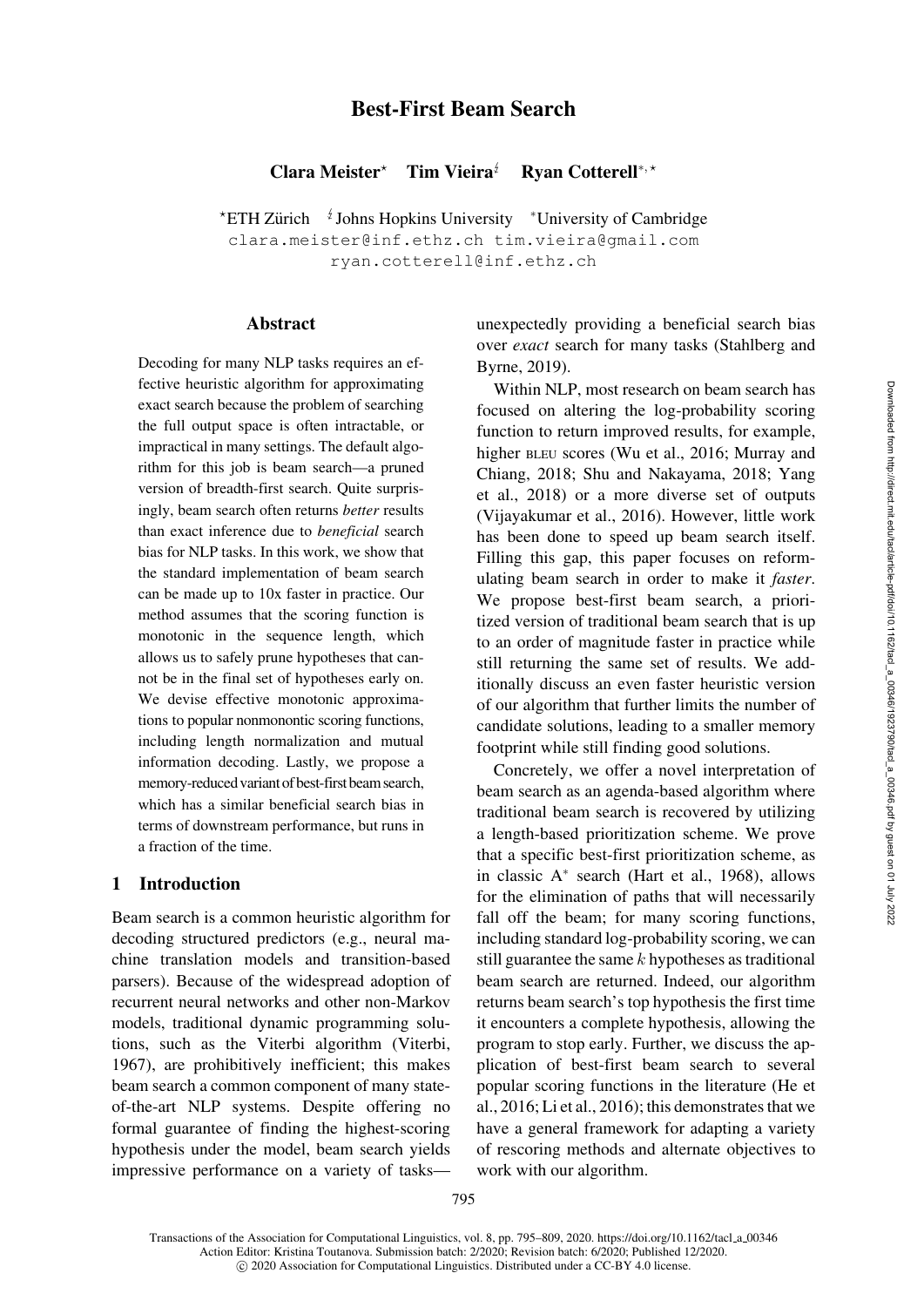Empirically, we compare best-first beam search to ordinary beam search on two NLP sequence-tosequence tasks: neural machine translation (NMT) and abstractive summarization (AS). On NMT, we find that our algorithm achieves roughly a 30% speed-up over traditional beam search with increased gains for larger beams (e.g.,  $\approx 10x$ ) for a beam of 500). We find similar results hold for AS. Finally, we show that our memoryreduced version, which limits the number of active hypotheses, leads to additional speed-ups over best-first beam search across beam sizes while maintaining similar BLEU scores.

### 2 Sequence Transduction

A core operation in structured prediction models is the determination of the highest-scoring output for a given input under a learned scoring model.

<span id="page-1-0"></span>
$$
\mathbf{y}^{\star} \stackrel{\text{def}}{=} \arg \max_{\mathbf{y} \in \mathcal{Y}(\mathbf{x})} \text{score}(\mathbf{x}, \mathbf{y}) \tag{1}
$$

where **x** is an input and  $\mathcal{Y}(\mathbf{x})$  is a set of wellformed outputs for the input. An important example of [\(1\)](#page-1-0) is maximum a posteriori (MAP),

<span id="page-1-3"></span>
$$
\mathbf{y}^{\text{MAP}} \stackrel{\text{def}}{=} \underset{\mathbf{y} \in \mathcal{Y}(\mathbf{x})}{\arg \max} p(\mathbf{y} \mid \mathbf{x}) \tag{2}
$$

Our work focuses on sequence-to-sequence transduction: predicting an output sequence given an input sequence. One such task is machine translation, wherein a source-language sentence is mapped ("transduced") to a target-language sentence. While our exposition focuses on sequenceto-sequence prediction, our algorithms are directly applicable to any sequential structured prediction [model, such as transition-based parsers \(](#page-13-2)Nivre et a[l.,](#page-12-4) [2008](#page-13-2)[\)](#page-12-4) [and](#page-12-4) [sequence](#page-12-4) [taggers](#page-12-4) [\(](#page-12-4)McCallum et al., [2000;](#page-12-4) [Lafferty et al., 2001](#page-12-5)).

**Notation.** Let  $\mathbf{x} = \langle x_1, \ldots, x_N \rangle$  be an input sequence of length  $N_x$  and, likewise, let  $y =$  $\langle y_1, \ldots, y_{N_v} \rangle$  be an output sequence of length  $N_y$ . Each  $y_t$  is an element of  $V$ , the set of output tokens. Finally, let  $\mathcal{Y}(x)$  be the set of all valid output sequences (i.e., complete hypotheses). For the task of language generation, which we focus on experimentally, this set is defined as

<span id="page-1-7"></span>
$$
\mathcal{Y}(\mathbf{x}) \stackrel{\text{def}}{=} \{ \text{bos} \circ \mathbf{v} \circ \text{eos} \mid \mathbf{v} \in \mathcal{V}^{< n_{max}} \} \qquad (3)
$$

where  $\circ$  is string concatenation and  $V^{< n_{max}(\mathbf{x})}$  is the set of all subsets of  $V^*$  of size  $\langle n_{max}(\mathbf{x})$ . In

words, every valid sequence begins and ends with distinguished tokens (BOS and EOS, respectively).<sup>1</sup> Furthermore, each sequence has *at most* length  $n_{max}(\mathbf{x})$ —which is typically dependent on **x**—a restriction we impose to ensure termination. Some applications may require a stronger coupling between  $\mathcal{Y}(\mathbf{x})$  and  $\mathbf{x}$  (e.g.,  $|\mathbf{x}| = |\mathbf{y}|$ ). We drop the dependence of  $Y$  and  $n_{max}$  on  $x$  when it is clear from context.

Scoring. We consider a general additively decomposable scoring model of the form

<span id="page-1-2"></span>score(
$$
\mathbf{x}, \mathbf{y}
$$
) =  $\sum_{t=1}^{N_y} \text{score}(\mathbf{x}, \mathbf{y}_{< t} \circ y_t)$  (4)

This framework covers a variety of modeling methodologies including probabilistic transducers (both globally and locally normalized) and nonprobabilistic models such as maximum-margin techniques [\(Taskar et al.](#page-13-3), [2004\)](#page-13-3). Most importantly, [\(4\)](#page-1-2) covers MAP decoding [\(2\)](#page-1-3) of neural sequence-to-sequence models à la [Sutskever et al.](#page-13-4)  $(2014)$  $(2014)$ :<sup>[2](#page-1-4)</sup>

<span id="page-1-5"></span>
$$
score_{s2s}(\mathbf{x}, \mathbf{y}_{<}; \circ y_t) = \log p(y_t | \mathbf{y}_{< t}, \mathbf{x}) \quad (5)
$$

We note that  $(5)$  is the scoring function used for decoding many language generation models.

Beam search. The worst-case running time of exactly computing  $(1)$  is exponential in  $n_{max}$ ; namely,  $\mathcal{O}(|V|^{n_{max}})$ .<sup>[3](#page-1-6)</sup> Beam search is a commonly used approximation to [\(1\)](#page-1-0) in NMT and language generation tasks. It is used in many (if not most) state-of-the-art NLP systems [\(Wu et al., 2016](#page-14-1); [Serban et al., 2017](#page-13-5)[;](#page-14-4) [Edunov et al.](#page-11-0)[,](#page-14-4) [2018](#page-11-0)[;](#page-14-4) Yang et al., [2019\)](#page-14-4). Beam search may be understood as a pruned version of the classic path-search algorithm, breadth-first search (BFS), where the breadth is narrowed to the beam size  $k$ . Pseudocode is given in [\(1\)](#page-2-0).

Although, beam search does not solve [\(1\)](#page-1-0) exactly, it is a surprisingly useful approximation for NLP models. In many settings, beam

<span id="page-1-4"></span>2To see why, apply exp (an order-preserving transforma- $\text{tion): } \exp(\text{score}_{s2s}(\mathbf{x}, \mathbf{y})) = \exp\left(\sum_{t=1}^{N_y} \log p(y_t | \mathbf{y}_{< t}, \mathbf{x})\right) =$  $\prod_{\substack{t=1 \ 3}}^{N_y} p(y_t | \mathbf{y}_{\lt t}, \mathbf{x}) = p(\mathbf{y} | \mathbf{x}).$ <br><sup>3</sup>This can be improved if, for example, score(·,·) admits a

<span id="page-1-1"></span><sup>&</sup>lt;sup>1</sup>BOS and EOS are typically members of V. Often, EOS counts towards the  $n_{max}$  length limit while Bos does not. This is reflected in [\(3\)](#page-1-7).

<span id="page-1-6"></span>low-order Markov factorization [\(Viterbi, 1967;](#page-14-0) [Vieira et al.](#page-14-5), [2016](#page-14-5)). We do not discuss that setting in this paper because it limits the scoring model's expressive power.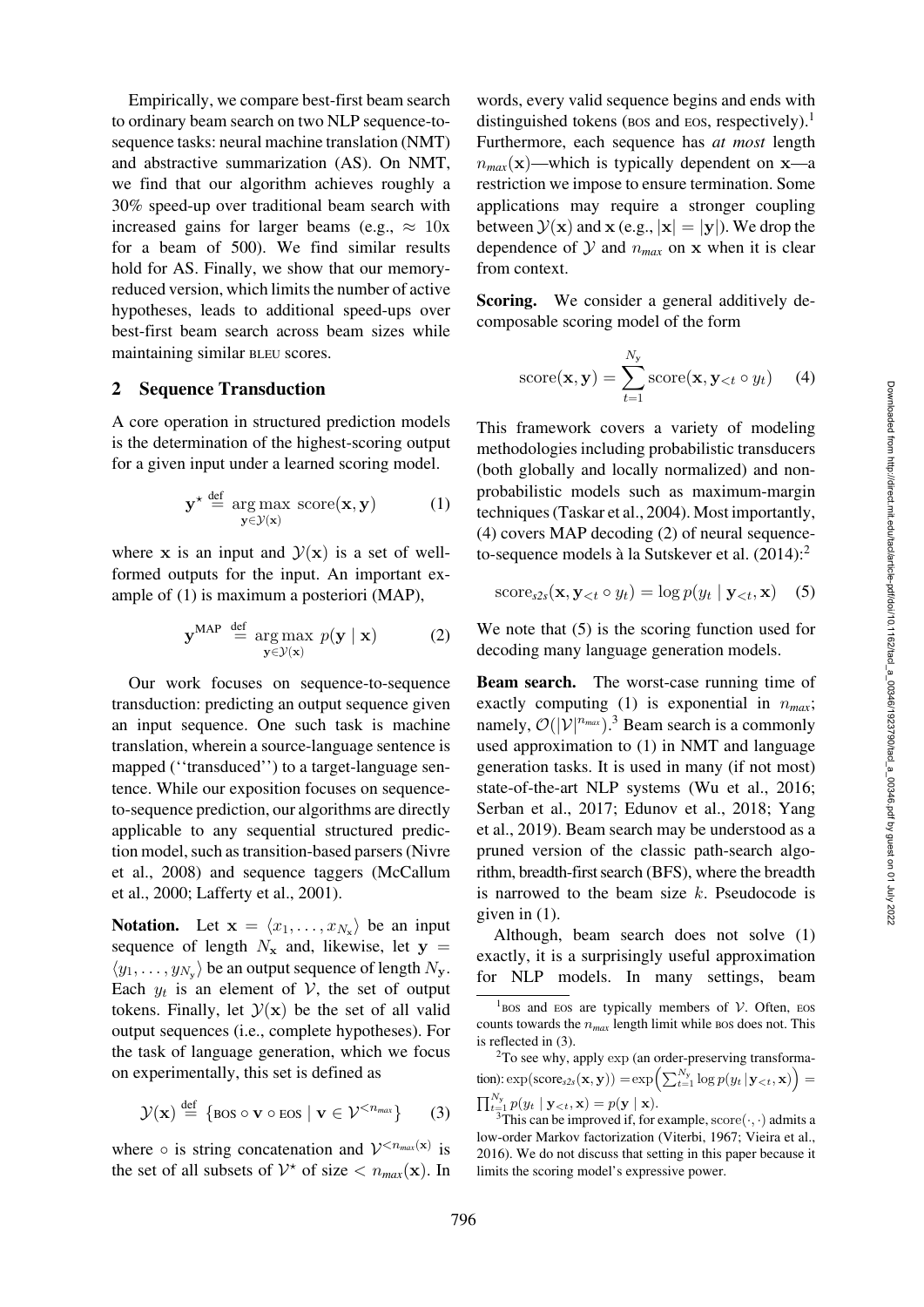# Algorithm 1 Standard beam search $4$

```
Input: x: source sentence
        k: maximum beam size
         nmax: maximum hypothesis length
         score(\cdot, \cdot): scoring function
 1: B_0 \leftarrow \{ \langle 0, \text{bos } \rangle \}2: for t \in \{1, \ldots, n_{max}-1\}:
3: B \leftarrow \varnothing4: for \langle s, \mathbf{y} \rangle \in B_{t-1}:
5: if y.last() = EOS :
6: B.add(\langle s, \mathbf{y} \rangle)7: continue
8: for y \in \mathcal{V}:
9: s \leftarrow \text{score}(\mathbf{x}, \mathbf{y} \circ y)10: B.add(\langle s, \mathbf{y} \circ y \rangle)11: B_t \leftarrow B.\text{top}(k)12: return B.max()
```
<span id="page-2-0"></span>search *outperforms* exact methods in terms of downstream evaluation [\(Koehn and Knowles,](#page-12-6) [2017](#page-12-6); [Stahlberg and Byrne](#page-13-0), [2019](#page-13-0)). For the remainder of this paper, we will pivot our attention away from exact solutions to [\(1\)](#page-1-0) to exact solutions to the *beam search* output.

<span id="page-2-2"></span>Definition 2.1. k*-optimal hypothesis.* We say that a hypothesis is  $k$ -optimal if it is the top hypothesis returned by beam search with beam size  $k$ .

## 3 A<sup>∗</sup> Beam Search

We develop a meta-algorithm that is parameterized by several choice points. Our general search algorithm for decoding (Alg. [2\)](#page-2-1) takes an arbitrary prioritization function, stopping criterion, and search heuristic. With certain values of these attributes, we recover many common search algorithms: greedy search, beam search, best-first search [\(Dijkstra, 1959\)](#page-11-1), and A<sup>∗</sup> search [\(Hart et al.,](#page-12-1) [1968](#page-12-1)). We propose an alternate prioritization function for beam search that allows for faster decoding while still returning the same  $k$ -optimal set of hypotheses.

Algorithm 2 General decoding scheme.<sup>4,5</sup> Highlighted sections are choice points in the algorithm for which values determine the search strategy. See § [3.1](#page-2-3) for detailed explanation.

#### Input: **x**: source sentence

n*max*: maximum hypothesis length  $score(\cdot, \cdot)$ : scoring function  $\otimes$ : comparator  $(1)$ stop $(\cdot, \cdot)$ : stopping criterion  $(2)$ k: maximum beam size  $(3)$  $h(\cdot, \cdot)$ : heuristic function  $\overline{4}$ 1:  $Q \leftarrow \text{priority\_queue}(\otimes)$ 2:  $Q.\text{push}(\langle 0,\text{bos}\rangle)$ 3: POPS  $\leftarrow$  counter() 4: while not  $stop(Q)$  and not  $Q$ .empty(): 5:  $\langle s_h, \mathbf{y} \rangle \leftarrow \mathcal{Q}.\text{pop}()$ 6: **if** POPS $\vert \vert \mathbf{y} \vert \vert \geq k$  or  $\vert \mathbf{y} \vert > n_{max}$ : 7: continue 8: POPS $\vert \vert \mathbf{y} \vert \vert \leftarrow \text{pops} \vert \vert \mathbf{y} \vert \vert +1$ 9: **if**  $\mathbf{v}.\text{last}() = \text{EOS}$ : 10:  $Q.\text{push}(\langle s_h, \mathbf{y} \circ \text{eos} \rangle)$ 11: else: 12: **for**  $y \in \mathcal{V}$ : 13:  $s \leftarrow \text{score}(\mathbf{x}, \mathbf{y} \circ y)$ 14:  $s_h \leftarrow s + h(\mathbf{x}, \mathbf{y} \circ y)$ 15:  $Q.\text{push}(\langle s_h, \mathbf{y} \circ y \rangle)$ 16: return Q.pop() if not Q.empty() else null

## <span id="page-2-3"></span><span id="page-2-1"></span>3.1 Choice Points of [2](#page-2-1)

Here we review the components of our meta algorithm (the highlighted sections in Alg. [2\)](#page-2-1) that can be varied to recover different search strategies:

- $\overline{1}$   $\otimes$  :  $y \times y \rightarrow$  {True, False}. A priority queue Q maintains the set of active hypotheses. Elements in this set are ordered according to a generic comparator  $\otimes$ . When its  $\text{peak}()$  (or pop()) methods are called, the first element ordered by  $\odot$  is returned (or returned and removed).
- $(2) \text{stop}(\cdot) : \text{Collection}(\mathbf{y}) \rightarrow \{\text{True}, \text{False}\}.$ The algorithm terminates according to configurable stopping criterion based on the current set of elements in Q.

<sup>4</sup>Often, the score function is additively decomposable in  $t$ , such as  $(5)$ . Implementations can exploit this fact to make each score evaluation (line [9\)](#page-2-2)  $\mathcal{O}(1)$  rather than  $\mathcal{O}(t)$ . We did not make this implementation detail explicit in Alg. [1](#page-2-0) or Alg. [2](#page-2-1) for generality and simplicity.

<sup>&</sup>lt;sup>5</sup>If the last token of  $y'$  is the end symbol (e.g., EOS), then  $y'$ is not expanded any further. One can either regard  $y'$  as any other hypothesis albeit with  $y' \circ y_t = y'$  or keep appending EOS (i.e.,  $y' \circ y_t = y' \circ \text{EOS}$ ) so that time step and length can be regarded as synonymous. We adopt the latter standard for comparability with subsequent algorithms.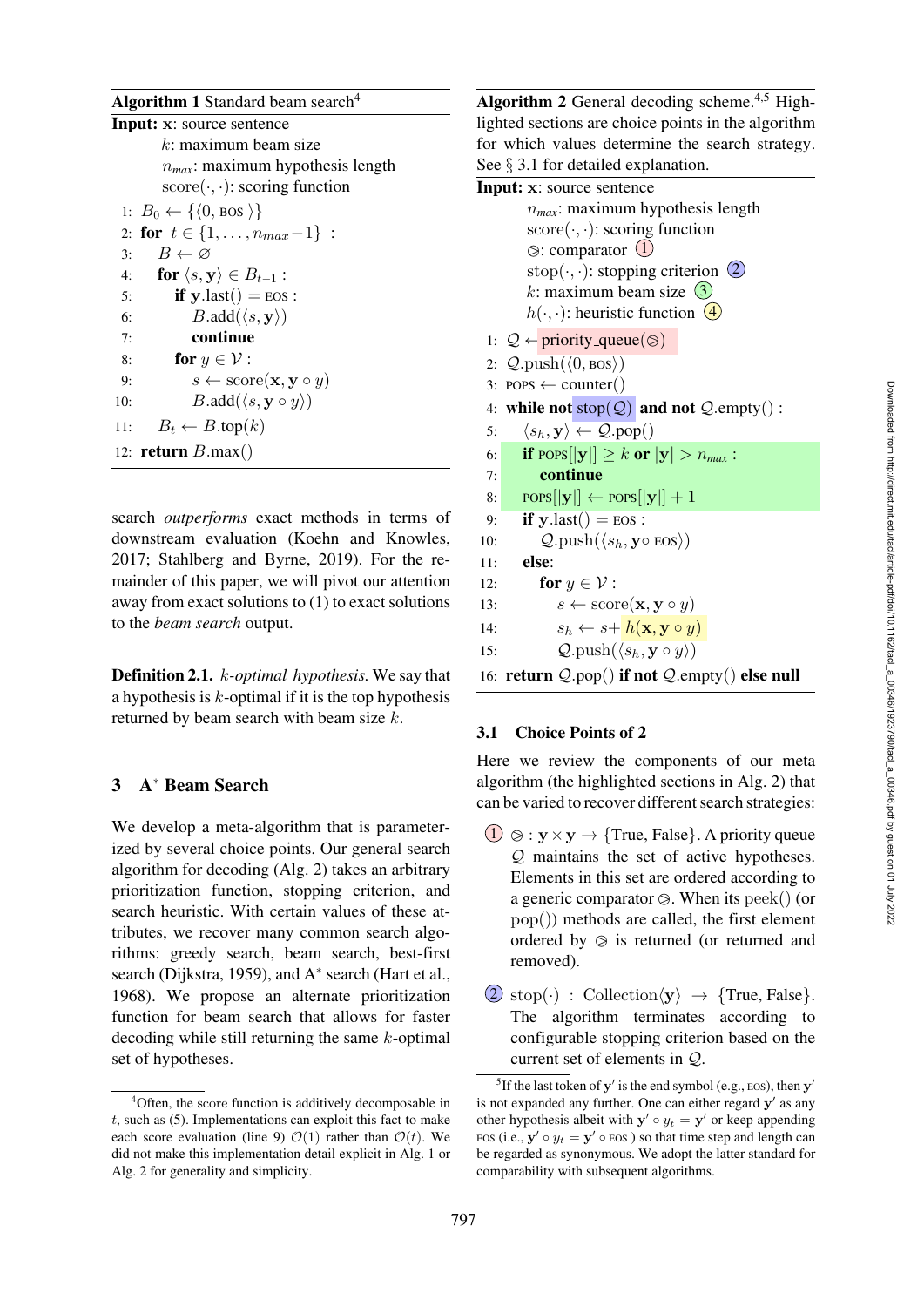|                   | <b>Beam Search</b>                                                                                            | <b>Best-First Beam Search</b>                                                               | A* Beam Search                                                                              |
|-------------------|---------------------------------------------------------------------------------------------------------------|---------------------------------------------------------------------------------------------|---------------------------------------------------------------------------------------------|
| (1)               | $\langle s_h, \mathbf{y} \rangle \otimes \langle s'_h, \mathbf{y'} \rangle \iff  \mathbf{y}  <  \mathbf{y'} $ | $\langle s_h, \mathbf{y} \rangle \otimes \langle s'_h, \mathbf{y}' \rangle \iff s_h > s'_h$ | $\langle s_h, \mathbf{y} \rangle \otimes \langle s'_h, \mathbf{y}' \rangle \iff s_h > s'_h$ |
|                   | or $( y  =  y '$ and $s_h \geq s'_h$                                                                          | or $(s_h = s'_h \text{ and }  \mathbf{y}  <  \mathbf{y} ')$                                 | or $(s_h = s'_h$ and $ \mathbf{y}  <  \mathbf{y} ')$                                        |
| $\left( 2\right)$ | $stop(Q) \iff$                                                                                                | $stop(Q) \iff$                                                                              | $stop(Q) \iff$                                                                              |
|                   | $\mathbf{y}.last() = \text{eos} \quad \forall \mathbf{y} \in \mathcal{Q}$                                     | $Q.\text{peak}().\text{last()} = \text{eos}$                                                | $Q.\text{peak}().\text{last()} = \text{eos}$                                                |
| (3)               | $k =$ beam size                                                                                               | $k =$ beam size                                                                             | $k =$ beam size                                                                             |
| (4)               | $\theta$                                                                                                      | $\Omega$                                                                                    | any admissible heuristic                                                                    |
|                   | <b>Breadth-First Search</b>                                                                                   | <b>Best-First Search</b>                                                                    | $A^*$ Search                                                                                |
|                   | $\langle s_h, \mathbf{y} \rangle \otimes \langle s'_h, \mathbf{y}' \rangle \iff  \mathbf{y}  <  \mathbf{y} '$ | $\langle s_h, \mathbf{y} \rangle \otimes \langle s'_h, \mathbf{y}' \rangle \iff s_h > s'_h$ | $\langle s_h, \mathbf{y} \rangle \otimes \langle s'_h, \mathbf{y}' \rangle \iff s_h > s'_h$ |
|                   | or $( y  =  y '$ and $s_h \geq s'_h$                                                                          | or $(s_h = s'_h \text{ and }  \mathbf{y}  <  \mathbf{y} ')$                                 | or $(s_h = s'_h \text{ and }  \mathbf{y}  <  \mathbf{y} ')$                                 |
| (2)               | $stop(Q) \iff$                                                                                                | $stop(Q) \iff$                                                                              | $stop(Q) \iff$                                                                              |
|                   | $\mathbf{y}.last() = \text{eos} \quad \forall \mathbf{y} \in \mathcal{Q}$                                     | $Q.\text{peak}().\text{last()} = \text{eos}$                                                | $Q.\text{peak}().\text{last()} = \text{eos}$                                                |
| (3)               | $k=\infty$                                                                                                    | $k = \infty$                                                                                | $k=\infty$                                                                                  |
| (4)               | $\Omega$                                                                                                      | $\Omega$                                                                                    | any admissible heuristic                                                                    |

<span id="page-3-0"></span>Table 1: Values at choice points for various search algorithms. Note that any admissible heuristic may be used for variants of A<sup>∗</sup> search.

- 3  $k \in \mathbb{N}_{>0}$ . Only k paths of a given length are considered. If the algorithm has already encountered  $k$  paths of a given length, subsequent paths of that length are not evaluated. If we take  $k = \infty$ , we recover unpruned search algorithms.
- $\overline{(4)}$   $h(\cdot, \cdot) : \mathbf{x} \times \mathbf{y} \rightarrow \mathbb{R}$ . A heuristic function  $h(\mathbf{x}, \mathbf{y})$  can be used during search to change the priority in which paths are evaluated. We note that with pruning, a heuristic may change the value of the  $k$ -optimal hypothesis (see § [4.1\)](#page-5-0).

Recovering Beam Search. To recover beam search from Algorithm [2,](#page-2-1) we use the choice points from [Table 1.](#page-3-0) Explicitly, the comparator prioritizes hypotheses from earlier time steps first, but breaks ties with the hypotheses' scores under the model. We note that while the standard algorithm for beam search does not prioritize by score within a time step, variations of the algorithm use this strategy so they can use early-stopping strategies [\(Klein et al., 2017;](#page-12-7) [Huang et al.](#page-12-8), [2017\)](#page-12-8). Beam search terminates once either *all* hypotheses end in EOS or the queue is empty (i.e., when the k beams have been extended  $n_{max}$  time steps but none end in EOS). In the second case, no complete hypothesis is found. Finally, choosing the heuristic  $h(\mathbf{x}, \mathbf{y}) = 0$  makes the algorithm a case of standard best-first search.

Note that, while standard beam search returns a set, Alg [2](#page-2-1) only returns the k-optimal hypothesis.

This behavior is sufficient for the majority of use cases for beam search. However, if the full set of  $k$  hypotheses is desired, the stopping criterion can be changed to evaluate true only when  $k$  hypotheses are complete. Under the other beam search settings, this would probably return the same set as beam search (see  $\S$  [4.1\)](#page-5-0).

**Recovering A<sup>\*</sup>.** To recover the traditional  $A^*$ search algorithm, we use the comparator that prioritizes hypotheses with a higher score first; ties are broken by hypothesis length. The algorithm terminates when the first item of Q contains an EOS. If we take  $k = \infty$ , best-first beam search recovers A∗. Any admissible heuristic may be used for  $h(\mathbf{x}, \mathbf{y})$ .

Definition 3.1. *Admissible Heuristic.* A heuristic  $h$  is admissible if it never overestimates the future cost—or underestimates the future reward—of continuing down a path.

#### 3.2 Best-First Beam Search

In its original form, A<sup>∗</sup> search may traverse the entire  $\mathcal{O}(|\mathcal{V}|^{n_{max}})$  graph, which as discussed earlier, is intractable for many decoding problems. While standard beam search addresses this problem by limiting the search space, it still has computational inefficiencies—namely, we *must* analyze  $k$  hypotheses of a given length (i.e., time step), regardless of how poor their scores may already be, before considering longer hypotheses.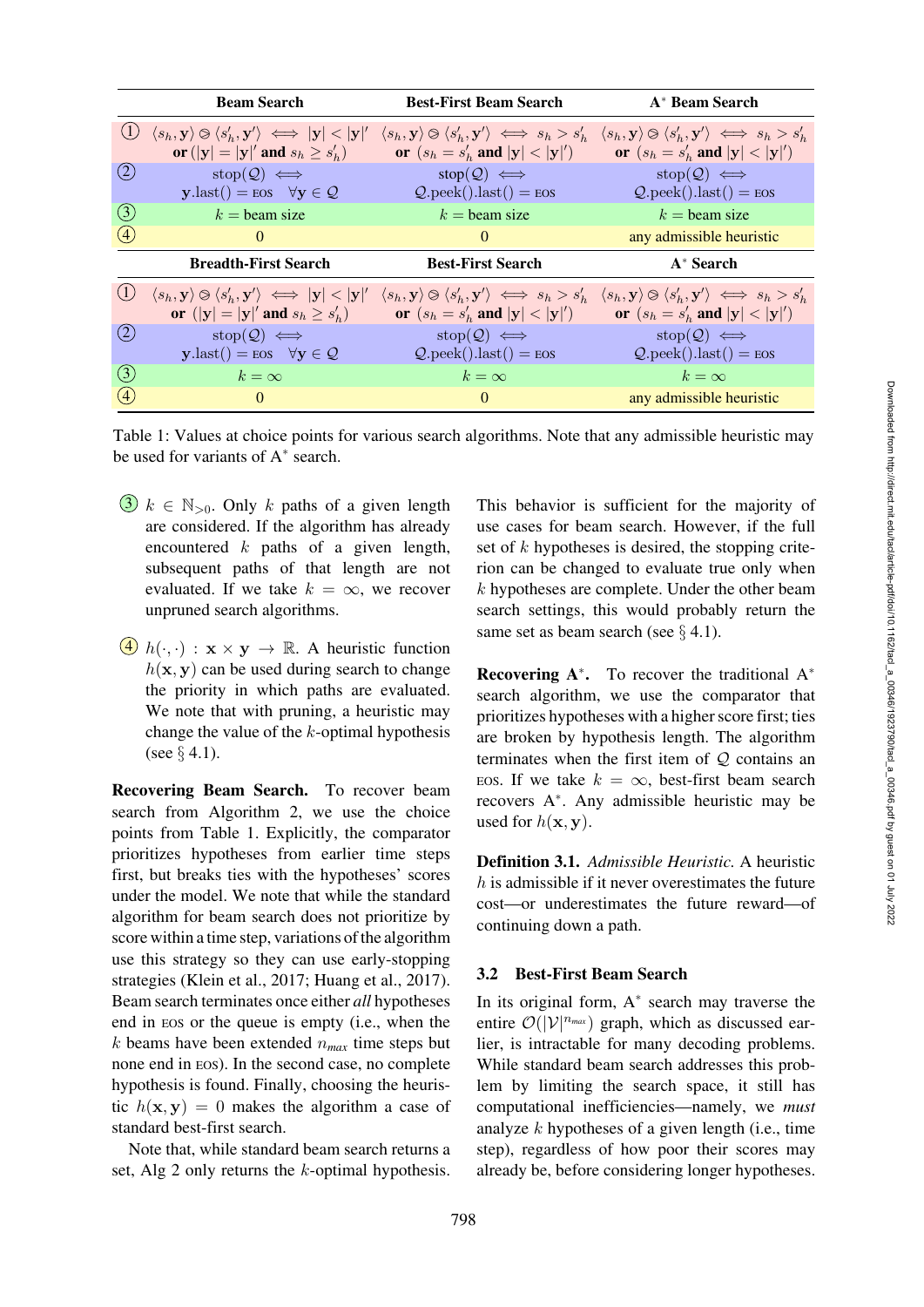However, prioritization by length is not strictly necessary for finding a k-optimal hypothesis. As is done in A<sup>∗</sup> , we can use score as the prioritization scheme and still guarantee optimality–or  $k$ optimality–of the paths returned by the algorithm.

We define  $A^*$  beam search as the  $A^*$  algorithm where breadth is limited to size  $k$ . Further, we define best-first beam search as the case of A<sup>∗</sup> beam search when no heuristic is used (see [Table 1](#page-3-0) for algorithm settings). This formulation has two large advantages over standard beam search: (1) we gain the ability to remove paths from the queue that are guaranteed to fall off the beam and (2) we can terminate the algorithm the first time a complete hypothesis is encountered. We can therefore reduce the computation required for decoding while still returning the same set of results.

The mathematical property that makes this short-circuiting of computation possible is the monotonicity of the scoring function. Note that not all scoring functions are monotonic, but many important ones are, including log-probability [\(5\)](#page-1-5). We discuss effective approximations for popular non-monotonic scoring functions in § [5.](#page-7-0)

<span id="page-4-0"></span>Definition 3.2. *Monotonicity.* A scoring function score( $\cdot$ , $\cdot$ ) is monotonic in t if for all **x**,  $\mathbf{y}_{\leq t}$  =  $\langle y_1 \ldots y_{t-1} \rangle, y_t \in \mathcal{V}, 1 \le t \le n_{max}$ 

$$
\text{score}(\mathbf{x}, \mathbf{y}_{< t}) \geq \text{score}(\mathbf{x}, \mathbf{y}_{< t} \circ y_t)
$$

Clearly, [\(5\)](#page-1-5) is a monotonic scoring function in t because  $\text{score}_{s2s} \leq 0$ , that is, the score of a partial hypothesis  $y_{\leq t}$  can only decrease if we extend it by another symbol  $y_t$ . This implies we can order our search according to  $score(\mathbf{x}, \mathbf{y}_{\le t})$ without fear of overlooking a hypothesis whose score would increase over time. Furthermore, once  $k$  hypotheses of a given length  $t$  have been evaluated, we no longer need to consider any hypothesis where  $|\mathbf{y}| < t$  because such hypotheses would necessarily fall off the beam. We can therefore remove such hypotheses from the queue and avoid wasting computational power on their evaluation. We prove this formally in § [4.1.](#page-5-0)

Another implication of the monotonicity property of score is that we may terminate bestfirst beam search once a hypothesis containing EOS is encountered (i.e., the end state is found). If the full set of  $k$  complete hypotheses is desired, then we simply continue until  $k$  hypotheses have reached EOS. We prove the  $k$ -optimality of these hypotheses under best-first beam search in § [4.1.](#page-5-0)

#### <span id="page-4-1"></span>3.3 Implementation Details

Standard beam search forms a separate set of active hypotheses for each time step, that is, each  $B_t$  is its own set. Once  $B_t$  has been narrowed down to the top k, the previous  $B_{\leq t}$  can be forgotten. However in best-first beam search, because hypotheses are not evaluated in order of time step, we may need to keep  $B_t$  from several time steps at any given point.

A naive implementation of best-first beam search is to keep a single priority queue with all the active hypotheses ordered by current score. However, each push to the queue would then require  $\mathcal{O}(\log(n_{max}k|\mathcal{V}|))$  time. We can reduce this runtime by instead keeping a priority queue of beams, where the priority queue is ordered by the highest-scoring hypothesis from each beam. Further, each beam can be represented by a minmax queue [\(Atkinson et al.](#page-11-2), [1986](#page-11-2)); this allows us to limit the size of  $B_t$  to k: we can check in  $\mathcal{O}(1)$ time if a hypothesis is in the top- $k$  before adding it to  $B_t$ .

A potential inefficiency, which we avoid, comes from updating  $B_{t+1}$ , which we must do when evaluating a hypothesis from  $B_t$ . Because all beams are stored in a queue, there is no guarantee of the location in the queue of  $B_{t+1}$ . To avoid  $\mathcal{O}(n_{max})$  lookup, we can keep a pointer to each beam, indexed by t making the lookup  $\mathcal{O}(1)$ . However, we acquire a  $\mathcal{O}(\log n_{max})$  term to update the queue of beams as  $B_{t+1}$  may change priority.

Memory-Reduced Best-First Beam Search. A major drawback of the  $A^*$  algorithm is its memory usage, which in the worst-case is  $\mathcal{O}(b^d)$  for breadth width  $b$  and maximum depth  $d$ . In the A<sup>∗</sup> formulation of beam search, where the breadth width is limited to the beam size, this amounts to worst-case  $\mathcal{O}(k \cdot n_{max})$  memory usage, where standard beam search has  $\mathcal{O}(k)$  memory usage. Whereas in many settings the multiplicative factor may be insignificant, for neural sequence models it can be prohibitive; this is due to the large amount of memory required to store each hypothesis (e.g., prior hidden states needed to compute subsequent scores for scoring functions parameterized by neural networks).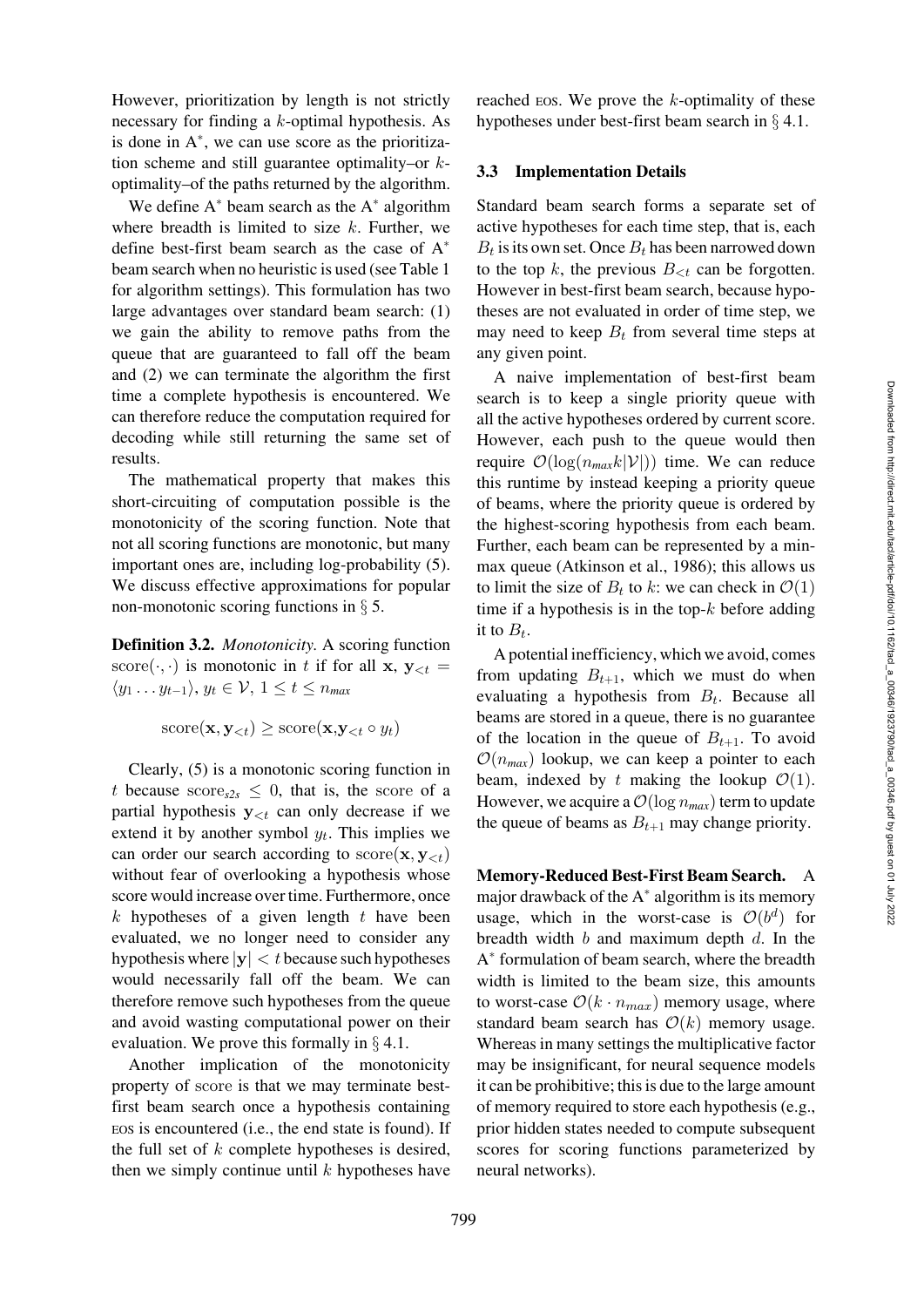We propose a variant of best-first beam search that limits memory usage, that is, the queue capacity. Specifically, if we reach the chosen queue capacity, we remove the worst scoring active hypothesis from the earliest active time step. This can easily be done in  $\mathcal{O}(1)$  time given our pointer to each beam.

### <span id="page-5-0"></span>4 Algorithm Analysis

#### 4.1 Correctness

We show the equivalence of the top hypothesis<sup>6</sup> returned by beam search and best-first beam search when  $score(\cdot, \cdot)$  is monotonically decreasing in t, length-based prioritization is used, and the beam size  $k$  is the same for both algorithms. Without loss of generality, we hold **x** constant in all the following proofs.

Note that we take the terms *pop* and *push* from queue terminology. Specifically, ''popping a hypothesis'' refers to making it past line 7 of Alg. [2,](#page-2-1) where a hypothesis **y** is expanded by  $y_t \in V$ . In path search terminology, this would be equivalent to visiting a node and adding the edges from that node as potential paths to explore. Lastly, we refer to the priority queue used by beam search and best-first beam search as  $Q_{BS}$  and  $Q_{A^*}$ , respectively.

<span id="page-5-2"></span>Lemma 4.1. *Best-first beam search evaluates all hypotheses of a given length* t *in order of their score.*

*Proof.* We prove the lemma by induction. The lemma holds trivially for the base case of hypotheses of length 0 because the only hypothesis of length 0 is  $\langle$  BOS $\rangle$ .

Now, by the inductive hypothesis, suppose Lemma [4.1](#page-5-2) holds for all hypotheses of length  $\langle t, w \rangle$  will show it must also hold for hypotheses of length  $t$ . Consider two competing hypotheses:  $y = y_{< t} \circ y_t$  and  $y' = y'_{< t} \circ y'_t$ . Note that  $|\mathbf{y}_{< t}| = |\mathbf{y}'_{< t}| = t - 1$ . Suppose  $score(\mathbf{x}, \mathbf{y}') < score(\mathbf{x}, \mathbf{y}).$ 

*Case 1*:  $score(\mathbf{x}, \mathbf{y}'_{\leq t}) < score(\mathbf{x}, \mathbf{y}_{\leq t})$ . Then by induction,  $y_{< t}$  popped first and **y** is pushed to  $Q$  before  $y'$ . Because  $score(x, y') < score(x, y)$ , **y** will be popped before **y** .

*Case 2*:  $score(\mathbf{x}, \mathbf{y}_{< t}) < score(\mathbf{x}, \mathbf{y}_{< t})$ . Then by induction,  $y'_{\leq t}$  is popped first and  $y'$  is added to  $Q$  before y. But, because  $score(x, y') <$  $\text{score}(\mathbf{x}, \mathbf{y}) \leq \text{score}(\mathbf{x}, \mathbf{y}_{\leq t})$  by monotonicity, then  $y_{< t}$  will be popped before  $y'$ . Consequently, **y** will be pushed to  $Q$  before  $y'$  is evaluated. By the rules of the priority queue **y** will be evaluated before **y** .

 $Case 3: \text{score}(\mathbf{x}, \mathbf{y}') = \text{score}(\mathbf{x}, \mathbf{y})$ . The lemma holds if either **y** or **y** is popped first.

By the principle of induction, Lemmma [4.1](#page-5-2) holds for all  $t \in \mathbb{N}_{>0}$ .  $\Box$ 

# Lemma 4.2. *The first hypothesis that best-first beam search pops that ends in* EOS *is k-optimal.*

*Proof.* Let **y** be the first hypothesis popped by best-first beam search ending in EOS. By rules of the priority queue, no other active hypothesis has a higher score than **y**. Additionally, by monotonicity of the scoring function, no other hypothesis can subsequently have score greater than **y**. Therefore **y** must be k-optimal.  $\Box$ 

<span id="page-5-3"></span>Lemma 4.3. *If best-first beam search pops a hypothesis, then beam search necessarily pops that same hypothesis.*

*Proof.* We prove the lemma by induction on hypothesis length. The base case holds trivially: For hypotheses of length 0, both best-first beam search and beam search must pop the  $\langle \text{bos} \rangle$  as it is the only item in the queue after initialization.

By the inductive hypothesis, suppose Lemma [4.3](#page-5-3) holds for hypotheses of length  $\lt t$ . Suppose bestfirst beam search pops a hypothesis  $y = y_{\leq t} \circ y_t$ of length  $t$ .

*Case 1:* Best-first beam search pops  $k$  hypotheses of length  $t - 1$  before popping **y**, which is of length  $t$ . The sets of hypotheses of length  $t - 1$  that each algorithm pops are necessarily the same by the inductive hypothesis and the fact that they have the same cardinality. If best-first beam search pops  $y$ , which is of length  $t$ , then it must be in the top- $k$  highest-scoring hypotheses of length t in  $Q_{A^*}$  by the rules of the priority queue. Consequently, it must be in the top- $k$  in  $\mathcal{Q}_{\text{BS}}$ .

*Case 2:* Best-first beam search has popped fewer than k hypotheses of length  $t - 1$  before popping **y**. Then, all remaining hypotheses of length  $t - 1$  in  $Q_{A^*}$  must have score $(\mathbf{x}, \mathbf{y}'_{\leq t})$  <  $score(x, y)$  by the rules of the priority queue. By the monotonicity of the score function,

<span id="page-5-1"></span><sup>&</sup>lt;sup>6</sup>Best-first beam search is guaranteed to return the same set of k hypotheses as beam search. We include the proof for only the top hypothesis for simplicity. The proof for set equality follows naturally.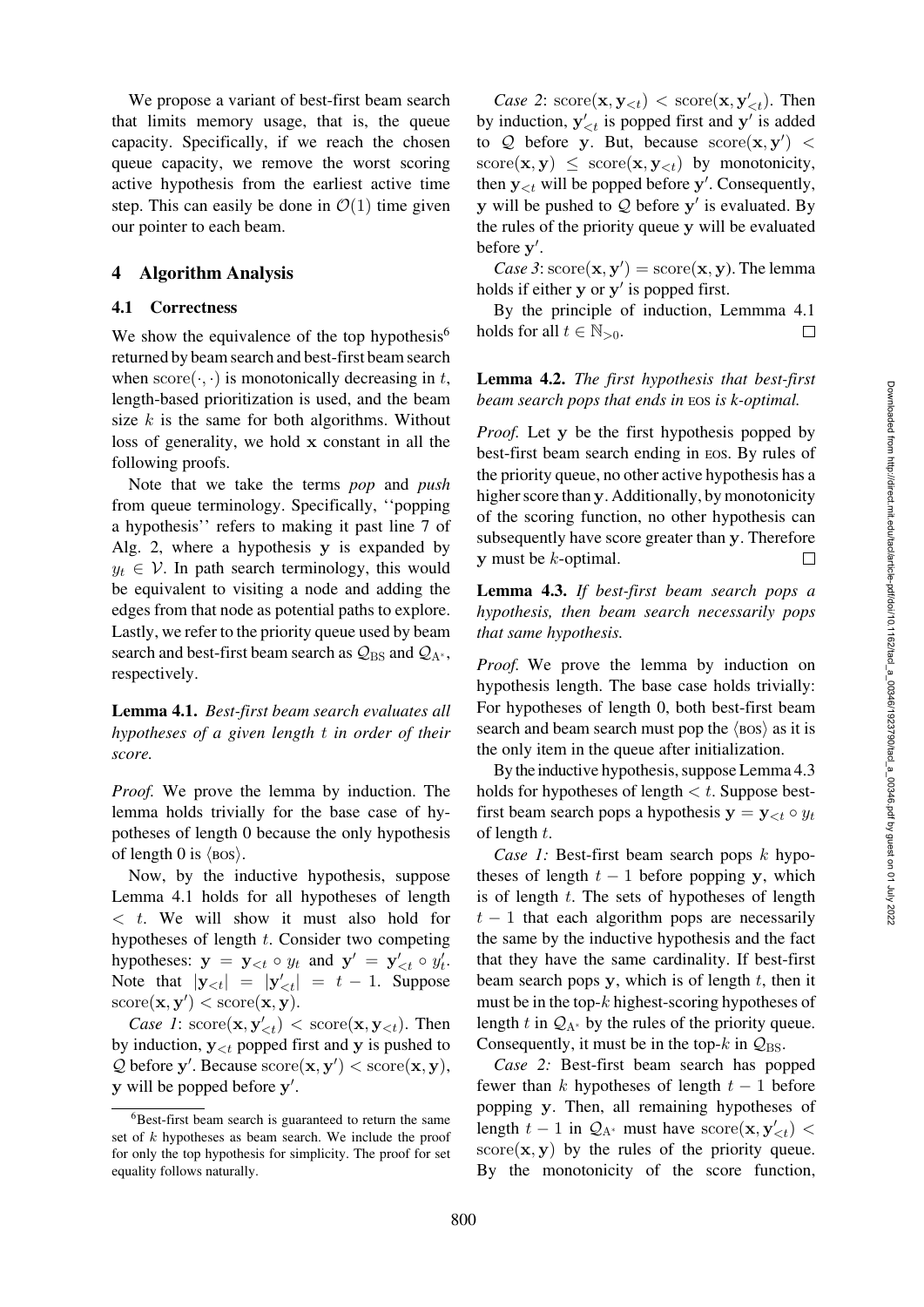all extensions of those  $y'_{\leq t}$  will also have  $score(\mathbf{x}, \mathbf{y}'_{< t} \circ y'_t) < score(\mathbf{x}, \mathbf{y})$ . Because none of  $y'_{\leq t} \circ y'_t$  has greater score than y, y must be in  $B_t$ .

Corollary 4.3.1. *Best-first beam search will never pop more hypotheses than beam search.*

Theorem 4.4. *Once best-first beam search has popped* k *hypotheses of length* t*, hypotheses from time steps* < t *do not need to be popped.*

*Proof.* This follows from Lemma [4.1.](#page-5-2) If k hypotheses of length  $t$  have been popped, then these must be the top- $k$  hypotheses from time step  $t$ . Therefore no hypothesis from time step  $\lt t$  that is still in  $Q_{A^*}$  would be in the top-k at time step t.  $\Box$ 

<span id="page-6-0"></span>**Theorem 4.5.** Let  $\mathcal{H}_{BS}$  and  $\mathcal{H}_{A}$  be the set of k *hypotheses returned by beam search and best-first beam search, respectively.*  $\mathcal{H}_{\text{BS}} = \mathcal{H}_{\text{A}}$ *.* 

*Proof.* Because  $|\mathcal{H}_{\text{BS}}| = |\mathcal{H}_{\text{A}}| = k$ , we only need to show  $y \in \mathcal{H}_{BS} \Longrightarrow y \in \mathcal{H}_{A}$ .

Suppose, by way of contradiction, there exists a hypothesis  $y \in \mathcal{H}_{BS}$  such that  $y \notin \mathcal{H}_{A}$ . If  $y \notin \mathcal{H}_{A}$ then we must not pop the prefix  $y_{\leq t}$  (where  $\mathbf{y} = \mathbf{y}_{< t} \circ \mathbf{y}_{t:|\mathbf{v}|}$  for some time step  $t < |\mathbf{y}|$ .

*Case 1*: At some time step  $t+j$  ( $j \ge 0$ ), we pop k partial hypotheses  $\{ \mathbf{y}^{(1)}_{\leq t+j}, \ldots, \mathbf{y}^{(k)}_{\leq t+j} \}$  where  $\mathbf{y}_{\leq t+j} \notin \{ \mathbf{y}_{\leq t+j}^{(1)}, \ldots, \mathbf{y}_{\leq t+j}^{(k)} \}$ . By Lemma [4.1,](#page-5-2) it must be that  $score(\mathbf{x}, \mathbf{y}_{\leq t+j}^{(i)}) > score(\mathbf{x}, \mathbf{y}_{\leq t+j})$  $\forall i \in 1, \ldots, k$ . This implies that for beam search,  $y \lt t_{t+1}$  would not be in the top-k paths at time step  $t + j$  since by Lemma [4.3,](#page-5-3) paths  ${\bf y}^{(1)}_{\leq t+j}, \ldots, {\bf y}^{(k)}_{\leq t+j}$  would also be evaluated by beam search. Therefore y cannot be in  $\mathcal{H}_{BS}$ , which is a contradiction.

*Case 2*: For no time step  $t + j$  ( $j \ge 0$ ) do we pop  $k$  paths. This can only happen if the algorithm stops early, namely, we have found  $k$  complete hypotheses  $y^{(1)}, \ldots, y^{(k)}$ . If this is the case, then by rules of the priority queue, each  $\mathbf{y}^{(1)}, \dots, \mathbf{y}^{(k)}$ must have score greater than  $score(\mathbf{x}, \mathbf{y}_{\le t})$ . By monotonicity of the score function,  $score(\mathbf{x}, \mathbf{y}^{(i)})$  $>$  score(**x**, **y**). This implies **y** cannot be in  $\mathcal{H}_{BS}$ , which is a contradiction.  $\Box$ 

Non-monotonic Scoring Functions. Nonmonotonic scoring functions (Definition [3.2\)](#page-4-0) break the assumptions of  $\S$  [4.1,](#page-6-0) in which case best-first beam search is not guaranteed to return a  $k$ -optimal hypothesis. However, when the scoring

function is boundable from above, we can alter the original stopping criterion ( $\overline{2}$  in Alg. [2\)](#page-2-1) such that k-optimality is again guaranteed.

Given our assumed restriction on the search space—namely,  $|\mathbf{y}^* \in \mathcal{Y}(\mathbf{x})| \leq n_{max}(\mathbf{x})$ —we can upper-bound the maximal score of any hypothesis under the scoring function in use. Formally, for any function score we have:

<span id="page-6-3"></span>
$$
stop(\mathcal{Q}) \iff
$$
  
\n
$$
score(\mathbf{x}, \hat{\mathbf{y}}) \geq score(\mathbf{x}, \mathbf{y}') + \mathcal{U}(\mathbf{x}, \mathbf{y}') \qquad \forall \mathbf{y}' \in \mathcal{Q} \qquad (6)
$$

where  $\hat{y}$  is the best complete hypothesis found so far and  $\mathcal{U}(x, y')$  is the score functiondependent upper bound on how much the score of  $y'$  can increase as  $y'$  is expanded further.<sup>7</sup> In this situation, best-first beam search only terminates once no other hypothesis in  $Q$  can have a score greater than the best finished hypothesis. We note that [Huang et al.](#page-12-8) [\(2017\)](#page-12-8) use a similar scheme for optimal stopping with bounded length normalization. We discuss examples of non-monotonic scoring functions in  $\S$  [5.](#page-7-0)

A Note on Heuristics. Our analysis shows the equivalence of beam search and best-first beam search, that is, when  $h(\mathbf{x}, \mathbf{y}) = 0$ . The analysis does *not* hold for arbitrary admissible heuristics. A poor heuristic (e.g., one that grossly overestimates the future score of continuing down one path) may cause other items to be pruned from best-first beam search that otherwise would have remained on the beam in standard beam search.

#### <span id="page-6-2"></span>4.2 Runtime

Theorem 4.6. *The runtime of best-first beam search is*  $\mathcal{O}(n_{max}k(|V|\log(k) + \log(n_{max})))$ 

*Proof.* We pop at most  $n_{max} \cdot k$  items. Each pop requires us to push  $|V|$  items. Each push requires  $log(k)$  time when the priority queue is impl[emented with a min–max heap \(](#page-11-2)Atkinson et al., [1986\)](#page-11-2) and incrementally pruned so that it has no more than  $k$  items. After pushing those  $|\mathcal{V}|$  items, we have to perform a percolation in the priority queue of priority queues, which requires  $\log(n_{max})$  time. This yields  $\mathcal{O}(n_{max}k(|\mathcal{V}| \log(k)) +$  $log(n_{max}))$  time.  $\Box$ 

Theorem 4.7. *The runtime of standard beam search is*  $\mathcal{O}(n_{max} k |\mathcal{V}| \log(k)).$ 

<span id="page-6-1"></span><sup>7</sup>For monotonic scoring functions, we have  $\mathcal{U}(\mathbf{x}, \mathbf{y}') = 0$ .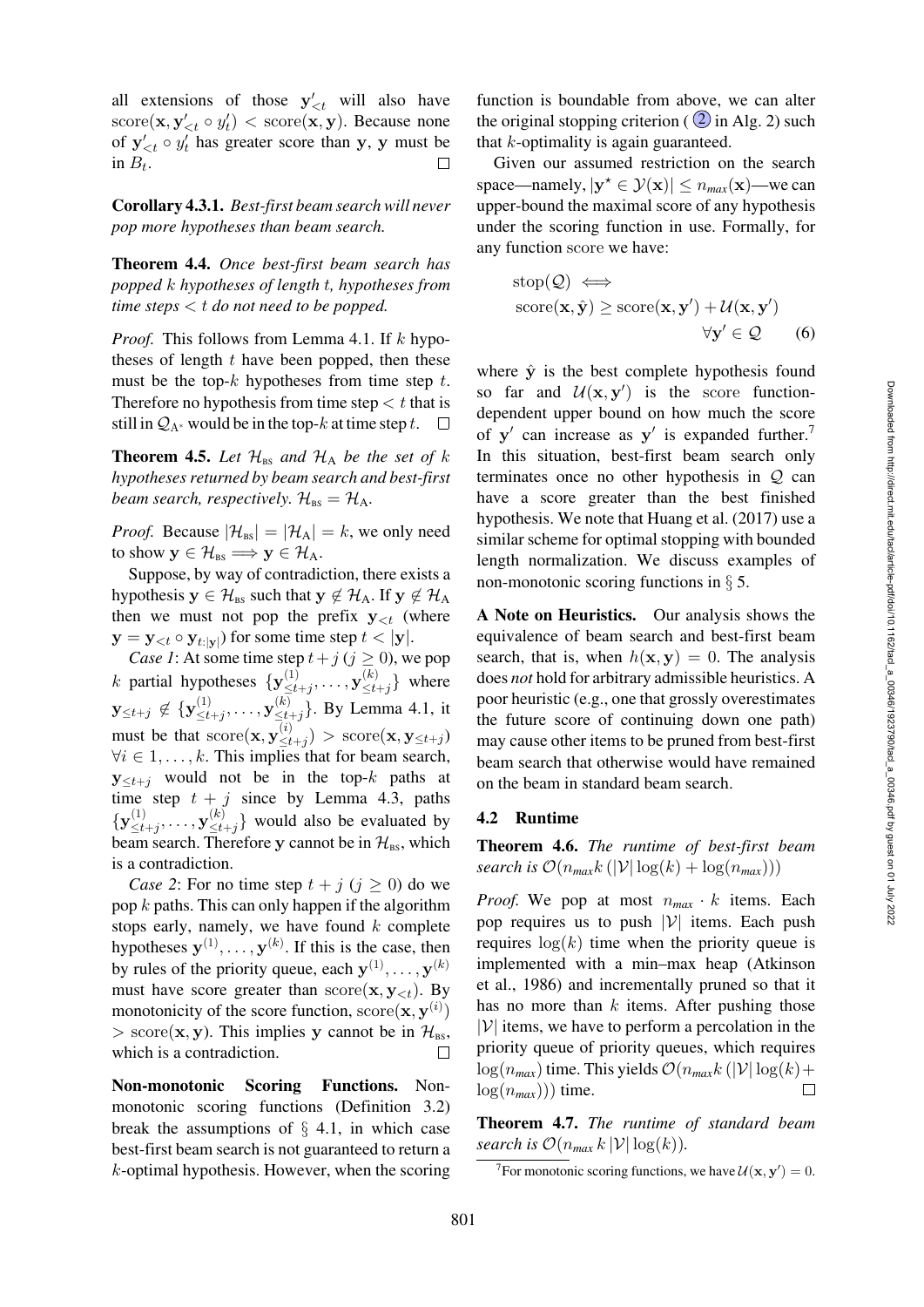*Proof.* The proof is the same as Theorem [4.6,](#page-6-2) but we can forgo the percolation step in the queue of queues because standard beam search proceeds in order of hypothesis length. This yields  $\mathcal{O}(n_{max}k|\mathcal{V}|\log(k)).$  $\Box$ 

Although the theoretical bound of best-first beam search has an additional log factor compared with standard beam search, we find this to be negligible in practice. Rather, we find number of calls to score, the scoring function under our model (e.g., a neural network), is often the bottleneck operation when decoding neural networks (see § [6](#page-8-0) for empirical evidence). In terms of this metric, the beam search algorithm makes  $\mathcal{O}(kn_{max})$  calls to score, as score is called once for each active hypothesis in B and B may evolve for n*max* rounds. The worst-case number of calls to score will be the same as for beam search, which follows from Lemma [4.3.](#page-5-3)

### <span id="page-7-0"></span>5 Scoring Functions

Even before the findings of [Stahlberg and Byrne](#page-13-0) [\(2019\)](#page-13-0), it was well known that the best-scoring hypothesis with respect to the traditional likelihood objective can be far from ideal in practice [\(Wu et al., 2016;](#page-14-1) [Murray and Chiang](#page-12-0), [2018](#page-12-0); [Yang et al., 2018](#page-14-2)). For language generation tasks specifically, the results returned by neural models using the standard scoring function are often short an[d](#page-14-6) [default](#page-14-6) [to](#page-14-6) [high-frequency](#page-14-6) [words](#page-14-6) [\(](#page-14-6)Vinyals and Le, [2015](#page-14-6); [Shen et al.](#page-13-6), [2016\)](#page-13-6).

To alleviate such problems, methods that revise hypothesis scores to incorporate preferences for longer, less repetitive, or more diverse options have been introduced and are often used in practice. While most such techniques change the scoring function such that it is no longer monotonic, we can still guarantee the  $k$ -optimality of the returned hypothesis for (upper) bounded scoring functions using the methods discussed in  $\S$  [4.1.](#page-5-0) In the remainder of this section, we present alternate scoring schemes adapted to work with best-first beam search. Additionally, we present several heuristics which, while breaking the k-optimality guarantee, provide another set of decoding strategies worth exploring.

<span id="page-7-4"></span>Length Normalization. Length normalization is a widely used hypothesis scoring method that aims to counteract the propensity for shorter sequences to have higher scores under neural models; this is done by normalizing scores by hypothesis length (see Murray and Chiang [\[2018\]](#page-12-0) for more detail).

For early stopping in beam search with length normalization, [Huang et al.](#page-12-8) [\(2017](#page-12-8)) propose bounding the additive length reward as the minimum of a pre-determined optimal sequence length ratio  $r$ and the final sequence length  $N_{\mathbf{v}}$ :

<span id="page-7-1"></span>score<sub>LN</sub>(
$$
\mathbf{x}, \mathbf{y}
$$
) = score( $\mathbf{x}, \mathbf{y}$ )  
+  $\beta \cdot \min\{r | \mathbf{x} |, N_{\mathbf{y}}\}$  (7)

where  $\beta$  is the scaling parameter for the reward. We note, however, that the same can be done with the maximum sequence length  $n_{max}$  such that the traditional length reward used by [He et al.](#page-12-2) [\(2016\)](#page-12-2) is recovered:

<span id="page-7-2"></span>score<sub>LN</sub>
$$
(\mathbf{x}, \mathbf{y}) = \text{score}(\mathbf{x}, \mathbf{y}) + \beta \min\{n_{max}, N_{\mathbf{y}}\}
$$
  
= score $(\mathbf{x}, \mathbf{y}) + \beta N_{\mathbf{y}}$  (8)

We formally propose two methods for length normalization. We use the scoring functions in [\(7\)](#page-7-1) or [\(8\)](#page-7-2) with either: (1) the following heuristic:

$$
h(\mathbf{x}, \mathbf{y}) = \begin{cases} 0 & \text{for } \mathbf{y}. \text{last }() = \text{eos} \\ \beta \max\{b - |\mathbf{y}|, 0\} & \text{for } \mathbf{y}. \text{last }() \neq \text{eos} \end{cases}
$$
(9)

where b can be  $r|\mathbf{x}|$  or  $n_{max}$ ;<sup>[8](#page-7-3)</sup> or (2) stopping criterion as in [\(6\)](#page-6-3) albeit with scoring function score<sub>LN</sub> and upper-bound function:

$$
U(\mathbf{x}, \mathbf{y}) = \beta \max\{0, b - |\mathbf{y}|\} \qquad (10)
$$

Despite their similarities, these two methods are not guaranteed to return the same results. Whereas the second method will return the same  $k$ -optimal hypotheses as beam search, using a heuristic during pruned search means we can no longer guarantee the k-optimality of the results with respect to the scoring function as the heuristic may push hypotheses off of the beam. We present experimental results for both methods in § [6.](#page-8-0)

<span id="page-7-5"></span>Mutual Information. Maximum mutual information decoding [\(Li et al.](#page-12-3), [2016\)](#page-12-3) aims to alleviate the inherent preference of neural models for highfrequency tokens when using the log-probability

<span id="page-7-3"></span><sup>&</sup>lt;sup>8</sup>We enforce  $r|\mathbf{x}| < n_{max}$ .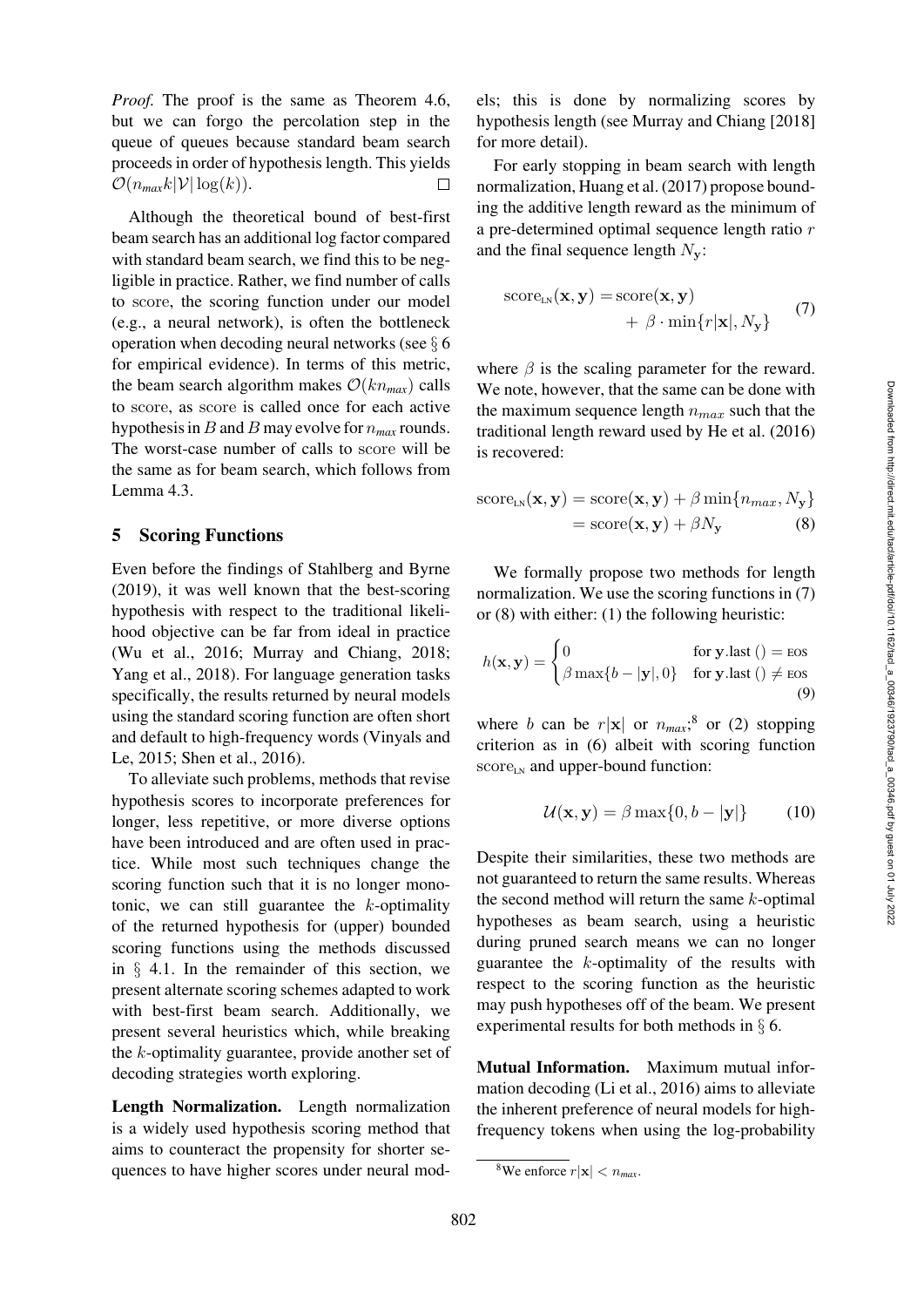decoding objective. Rather than choosing the hypothesis **y** to maximize conditional probability with respect to the input **x**, we instead choose **y** to maximize pointwise mutual information (PMI):

<span id="page-8-1"></span>
$$
PMI(\mathbf{x}; \mathbf{y}) = \log \frac{p(\mathbf{x}, \mathbf{y})}{p(\mathbf{x})p(\mathbf{y})}
$$
(11)

Note that [\(11\)](#page-8-1) is equivalent to  $\log \frac{p(y|x)}{p(y)}$ , which can be rewritten as  $\log p(\mathbf{y} | \mathbf{x}) - \log p(\mathbf{y})$ , making the objective additive and thus [\(11\)](#page-8-1) can conform to [\(4\)](#page-1-2).

From this last form, we can see how mutual information decoding penalizes high-frequency and [generic outputs; the negative](#page-12-3)  $p(\mathbf{y})$  term, as Li et al. [\(2016](#page-12-3)) point out, acts as an ''anti-language model.'' One unfortunate side effect of this objective is that ungrammatical and nonsensical outputs, which have probabilities close to 0 under a language model like  $p(y)$ , end up with high scores because of the second term in the score function. To address this problem, and to upper-bound the scoring function, we propose lower-bounding the language model term by a hyperparameter  $1 > \varepsilon > 0$ . We additionally use the strength hyperparameter  $\lambda$  employed by [Li et al.](#page-12-3) [\(2016](#page-12-3)):

score<sub>PMI</sub>(**x**, **y**) = log 
$$
p
$$
(**y** | **x**)  
-  $\lambda$  log max{ $p$ (**y**),  $\varepsilon$ } (12)

Similarly to our methods for length normalization, we can use the scoring function in [\(12\)](#page-8-2) either with the heuristic:

$$
h(\mathbf{x}, \mathbf{y}) = \begin{cases} 0 & \text{for } \mathbf{y}.\text{last }() = \text{eos} \\ -\lambda \log \varepsilon (n_{max} - |\mathbf{y}|) & \text{for } \mathbf{y}.\text{last }() \neq \text{eos} \end{cases}
$$
(13)

or with stopping criterion as in [\(6\)](#page-6-3) albeit with score<sub>PMI</sub> and upper-bound function:

$$
U(\mathbf{x}, \mathbf{y}) = -\lambda \log \varepsilon (n_{max} - |\mathbf{y}|) \tag{14}
$$

Because  $-\lambda \log \varepsilon$  is the best possible score at any given time step, clearly we can bound the increase in  $score<sub>PMI</sub>$  by the above function. However, as with our length normalization strategy, we lose the  $k$ optimality guarantee with the heuristic method for mutual information decoding. We present experimental results for both methods in § [6.](#page-8-0)

### <span id="page-8-0"></span>6 Experiments

We run our algorithm on several language-related tasks that typically use beam search for decoding: NMT and AS. Specifically, experiments are performed on IWSLT'14 De-En [\(Cettolo et al., 2012](#page-11-3)), WMT'17 De-En [\(Bojar et al., 2017](#page-11-4)), MTTT Fr-En [\(Duh, 2018](#page-11-5)), and CNN-DailyMail [\(Hermann et al.,](#page-12-9) [2015](#page-12-9)) using both Transformers [\(Vaswani et al.,](#page-13-7) [2017](#page-13-7)) and Convolutional sequence-to-sequence models [\(Gehring et al., 2017](#page-11-6)).

For reproducibility, we use the data pre-processing scripts provided by fairseq [\(Ott et al.](#page-13-8), [2019](#page-13-8)) and follow their methods for training sequence transduction models. Hyperparameters are set in accordance with previous works. Specifically, on IWSLT'14 and MTTT tasks, we follow the recommended Transformer settings for IWSLT'14 in fairseq, $9$  which are based on [Vaswani et al.](#page-13-7) [\(2017\)](#page-13-7) and [Gehring et al.](#page-11-6) [\(2017\)](#page-11-6). Hyperparameters for models trained on the WMT task are set following versi[on](#page-13-9) [3](#page-13-9) [of](#page-13-9) [the](#page-13-9) [Tensor2Tensor](#page-13-9) [toolkit](#page-13-9) [\(](#page-13-9)Vaswani et al., [2018\)](#page-13-9). We use byte-pair encoding (BPE; [Sennrich et al. 2016\)](#page-13-10) for all languages. Vocabulary sizes for WMT and IWSLT'14 are set from recommendations for the respective tasks in fairseq; for the MTTT tasks, vocabulary sizes are tuned on models trained with standard label-smoothing regularization. Similarly, the CNN/DailyMail dataset is pre-processed and uses BPE following the same steps as [\(Lewis et al., 2019\)](#page-12-10); model hyperparameters are likewise copied. Details are available on fairseq's Web site.<sup>[10](#page-8-4)</sup>

<span id="page-8-2"></span>We use BLEU [\(Papineni et al., 2002\)](#page-13-11) (evaluated using SacreBLEU [Post, [2018](#page-13-12)]) for MT metrics and ROUGE-L [\(Lin, 2004\)](#page-12-11) for abstractive summarization metrics. We build our decoding framework in SGNMT.<sup>[11](#page-8-5)</sup>

### 6.1 Running Time

In [Table 2,](#page-9-0) we report values as the average number of calls to the scoring function per input; we do not use wall-clock time as this is heavily dependent on hardware. See [Fig. 1](#page-9-1) for empirical justification of the correlation between calls to the scoring function and runtime on the hardware our

<span id="page-8-3"></span><sup>9</sup>[https://github.com/pytorch/fairseq/tree](https://github.com/pytorch/fairseq/tree/master/examples/translation) [/master/examples/translation](https://github.com/pytorch/fairseq/tree/master/examples/translation).

<sup>10</sup>[https://github.com/pytorch/fairseq/blob](https://github.com/pytorch/fairseq/blob/master/examples/bart/README.cnn.md) [/master/examples/bart/README.cnn.md](https://github.com/pytorch/fairseq/blob/master/examples/bart/README.cnn.md).

<span id="page-8-5"></span><span id="page-8-4"></span><sup>11</sup><https://github.com/ucam-smt/sgnmt>.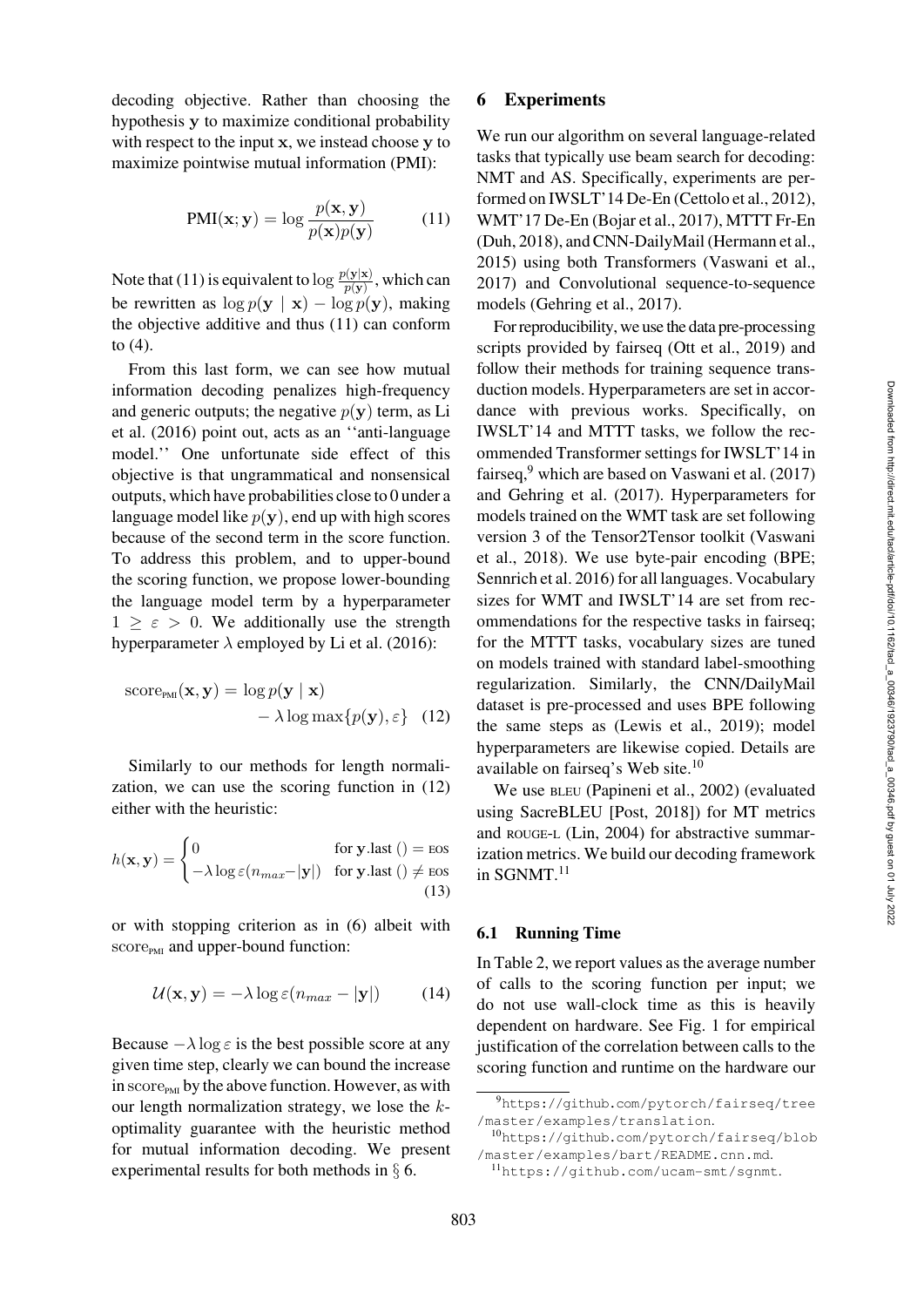Downloaded from http://direct.mit.edu/tacl/article-pdf/doi/10.1162/tacl\_a\_00346/1923790/tacl\_a\_00346.pdf by guest on 01 July 2022

Downloaded from http://direct.mit.edu/tacl/article-pdf/doi/10.1162/tacl\_a\_00346/1923790/tacl\_a\_00346.pdf by guest on 01 July 2022

|                                                                                                                                            |         |                    | <b>IWSLT'14 De-En</b> |           | MTTT Fr-En |           |           | <b>CNN-DailyMail</b> |                    |        |
|--------------------------------------------------------------------------------------------------------------------------------------------|---------|--------------------|-----------------------|-----------|------------|-----------|-----------|----------------------|--------------------|--------|
|                                                                                                                                            | $k = 5$ | $k = 10$ $k = 100$ |                       | $k = 500$ | $k=10$     | $k = 100$ | $k = 500$ | $k=5$                | $k = 10$ $k = 100$ |        |
|                                                                                                                                            | (35.6)  | (35.4)             | (34.7)                | (7.9)     | (33.0)     | (9.9)     | (1.2)     | (31.5)               | (30.9)             | (29.1) |
| BF beam search 93 (24%) $169(36\%)$ 1275 (79%) $1168(736\%)$ 184 (16%) 867 (138%) 885 (836%) $200(33\%)$ 305 (43%) 2960 (92%)              |         |                    |                       |           |            |           |           |                      |                    |        |
| Beam search (ES) $107(7\%)$ $210(9\%)$ $2047(12\%)$ $7685(27\%)$ $196(9\%)$ $1310(58\%)$ $4182(98\%)$ $224(19\%)$ $357(22\%)$ $3942(59\%)$ |         |                    |                       |           |            |           |           |                      |                    |        |
| Beam search                                                                                                                                | 115     | 229                | 2286                  | 9770      | 214        | 2066      | 8281      | 266                  | 435                | 5673   |

<span id="page-9-0"></span>Table 2: Average number of calls (rounded to nearest whole digit) to score, the sequence transduction model, per generated sequence when using different decoding algorithms. Green percentages are performance improvements over standard beam search. Beam search (ES) refers to the OpenNMT early-stopping method [\(Klein et al.](#page-12-7), [2017\)](#page-12-7). All methods provably return the same solution and thus, evaluation metrics (in dark blue) for a given beam size are identical.



<span id="page-9-1"></span>Figure 1: Number of calls to scoring function score vs. total sequence generation time. Each point is a decoded sequence. Colors represent different model architectures and shapes signify the decoding algorithm used (beam sizes 3 and 10 are included for each). There is no notable difference in the overhead (time-wise) of best-first beam search and beam search.

experiments were run on. For reference, in our experiments, the scoring function took on average  $> 99\%$  of the total computation time, even with larger beam sizes, when overhead of the search algorithm is most significant.

We find that best-first (BF) beam search leads to significant speed-ups over both traditional beam search and beam search with early stopping, with a performance increase<sup>12</sup> of  $\approx 8x$  for a beam size of 500. We likewise find that best-first beam search offers speed-ups over early stopping methods that are *not* guaranteed to return the same results as standard beam search (see [Table 3\)](#page-9-3).

### 6.2 Length Normalization

We experiment with both forms of length normalization presented in § [5](#page-7-4) and provide results

|     |              | <b>IWSLT'14 De-En</b> |             |             |
|-----|--------------|-----------------------|-------------|-------------|
| k.  | method       | search error          | <b>BLEU</b> | $#$ calls   |
|     | shrinking    | 0%                    | 35.4        | $229(0\%)$  |
| 10  | early        | $0\%$                 | 35.4        | 225(2%)     |
|     | <b>BF BS</b> |                       | 35.4        | $169(36\%)$ |
|     | shrinking    | 31.7%                 | 13.2        | 2278 (0%)   |
| 100 | early        | 31.7%                 | 13.2        | 1738(31%)   |
|     | <b>BF BS</b> |                       | 34.7        | 1275(79%)   |
|     |              | WMT'17 De-En          |             |             |
|     | shrinking    | 0%                    | 28.6        | $260(0\%)$  |
| 10  | early        | $0\%$                 | 28.6        | 252(3%)     |
|     | <b>BF BS</b> |                       | 28.6        | $230(12\%)$ |
|     | shrinking    | $1.7\%$               | 26.4        | 2587 (0%)   |
| 100 | early        | $1.7\%$               | 26.4        | 2402 (8%)   |
|     | <b>BFBS</b>  |                       | 26.9        | 2046(26%)   |

<span id="page-9-3"></span>Table 3: BLEU, search error, and average number of calls to score for different stopping criterion. ''shrinking'' refers to the shrinking beam method of [Bahdanau et al.](#page-11-7) [\(2015](#page-11-7)) and ''early'' refers to the stopping criterion of [Huang et al.](#page-12-8) [\(2017](#page-12-8)). Note that neither method is guaranteed to return the same result as standard beam search. Search error and performance increases are with respect to standard beam search.

in [Table 4.](#page-10-0) We find that both methods, that is, changing the stopping criterion and using a heuristic during search, provide improvements over baseline BLEU scores albeit with different hyperparameter settings; increases are similar to improvements reported by [Murray and Chiang](#page-12-0) [\(2018\)](#page-12-0). Notably, using a heuristic causes a large percentage of search errors with respect to standard beam search using the same scoring function. However, the difference in results appears to be *beneficial* in terms of BLEU.

<span id="page-9-2"></span><sup>&</sup>lt;sup>12</sup>Performance increase is defined as  $\left(\text{old} - \text{new}\right)/\text{new}$ .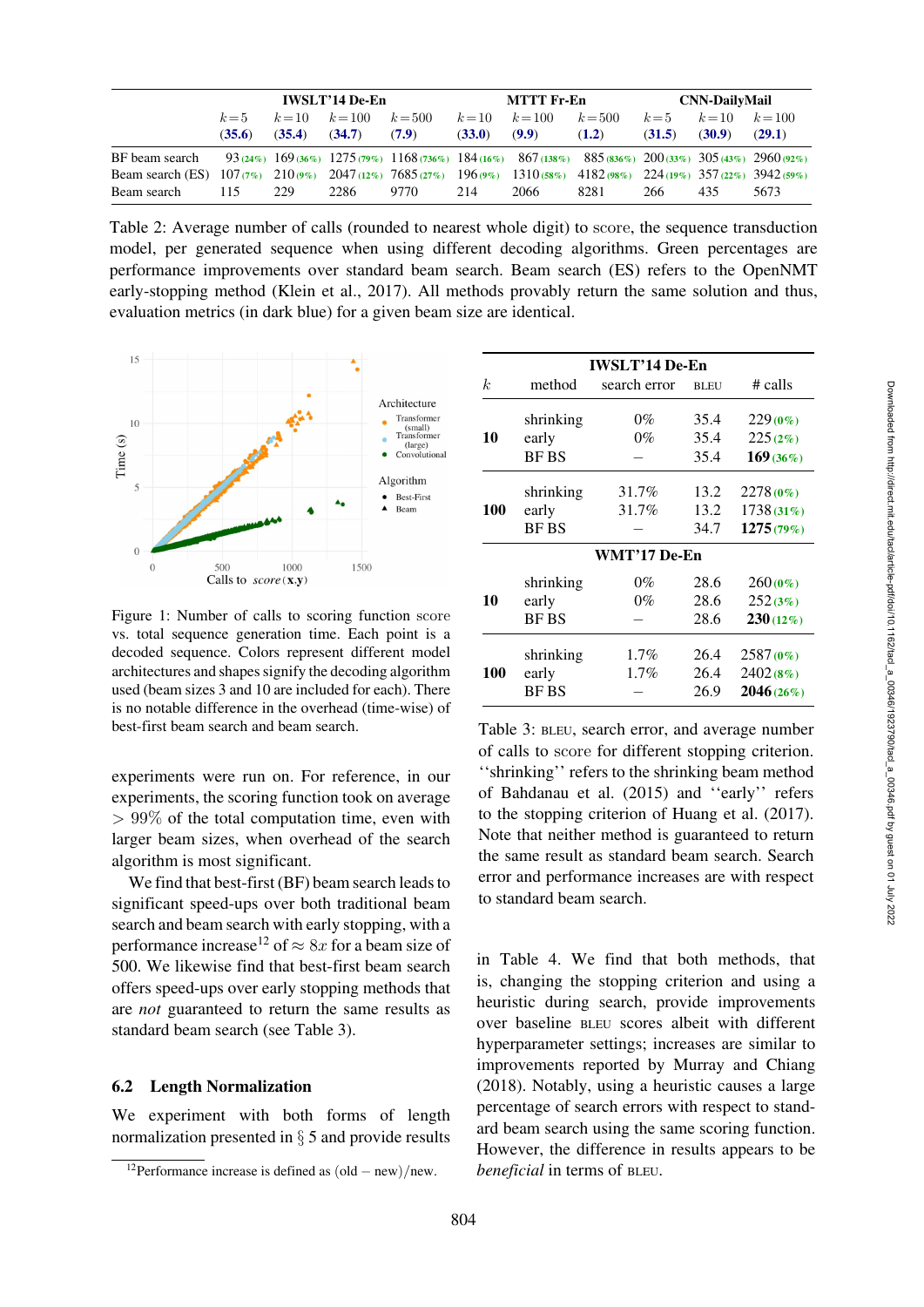| <b>IWSLT'14 De-En</b>     |          |       |             |            |                          |              |
|---------------------------|----------|-------|-------------|------------|--------------------------|--------------|
|                           | $\kappa$ | B     | b           | $\#$ calls | search<br>error          | <b>BLEU</b>  |
| <b>Heuristic</b>          |          | 5 0.8 | x           | $115(0\%)$ | $40.6\%$                 | $33.9 + 0.3$ |
|                           | 10       | 1.2   | x           | $229(0\%)$ | 54.7%                    | $33.8 + 0.5$ |
| <b>Stopping Criterion</b> |          | 5 0.5 | $n_{max}$   | 73(58%)    |                          | $33.7 + 0.1$ |
|                           | 10       | 0.5   | $n_{max}$   | 130(76%)   |                          | $33.7 + 0.4$ |
| MTTT Fr-En                |          |       |             |            |                          |              |
|                           |          | 5 0.8 | $.7 \times$ | $100(8\%)$ | 16.2%                    | $33.5 + 0.2$ |
| <b>Heuristic</b>          | 10       | 1.0   | $.7 \times$ | $196(9\%)$ | $25.2\%$                 | $33.6 + 0.6$ |
|                           | 5        | 1.0   | $n_{max}$   | $65(66\%)$ | $\overline{\phantom{0}}$ | $34.1 + 0.8$ |
| <b>Stopping Criterion</b> | 10       | 12    | $n_{max}$   | 88 (143%)  |                          | $34.1 + 1.1$ |
|                           |          |       |             |            |                          |              |

<span id="page-10-0"></span>Table 4: BLEU search error, and average number of calls to score for output obtained with length normalization scoring function on the IWSLT'14 De-En and MTTT Fr-En test sets. Increase in BLEU is over baseline with no length normalization. Search error and performance increases are with respect to standard beam search decoding using the same scoring function.

### 6.3 Mutual Information

We train a language model on the IWSLT dataset and use it to calculate  $p(y)$  from [\(12\)](#page-8-2) as marginalizing over **y** is intractable (see Li et al. [\[2016\]](#page-12-3) for further justification). We run experiments using both of the methods discussed in § [5](#page-7-5) and present results in [Table 5.](#page-10-1) We find that both methods provide results of equivalent BLEU score compared with the baseline output, namely, results obtained with the unbounded PMI objective and beam search. Again, despite the high search error rate demonstrated by the heuristic method, evaluation metrics are still comparable.

### 6.4 Memory Usage

We conduct a set of experiments where we limit total queue capacity to  $k \cdot \gamma$  for  $\gamma \in \{1, \ldots, n_{max}\},$ as described in § [3.3,](#page-4-1) and report the BLEU score of the resulting set of hypotheses.

As shown in [Table 6,](#page-10-2) we find that restricting the queue capacity does not harm output quality and, additionally, leads to even greater runtime performance increase. For example, runtime for decoding of IWSLT'14 with a beam size of 10 can be improved by  $> 3x$  while returning results with better evaluation metrics. We find that improvements are even more pronounced for larger beam sizes. Across beam widths and tasks, we find that search error (with respect to standard beam search) is quite low for  $\gamma = 5$ . Additionally, for smaller  $\gamma$ , the change in BLEU

|                           | $k \epsilon$ |            | ß | # calls                                                          | search<br>error | <b>BLEU</b>  |
|---------------------------|--------------|------------|---|------------------------------------------------------------------|-----------------|--------------|
| <b>Baseline</b>           | 5.<br>10     |            |   | $.05$ 115<br>$.05$ 229                                           |                 | 33.2<br>33.0 |
| <b>Heuristic</b>          | 5.<br>10     | .02<br>.02 |   | $.05$ 129 (0%) 42.7% 33.2<br>$.05\quad256(0\%)\quad42.7\%$ 33.0  |                 |              |
| <b>Stopping Criterion</b> | 10           |            |   | 5 3e-4 .05 114(1%) 29.2% 33.2<br>5e-5 .05 224 $(2\%)$ 26.6% 33.0 |                 |              |

<span id="page-10-1"></span>Table 5: BLEU scores with mutual information scoring function on IWSLT'14 De-En. Baseline is PMI decoding with *unbounded*  $p(y)$ , that is,  $\varepsilon = 0$ . Search error is with respect to beam search decoding of baseline with same  $\beta$ .

|    |           |         | <b>IWSLT'14 De-En</b> |               |
|----|-----------|---------|-----------------------|---------------|
| k. | $\gamma$  | search  | <b>BLEU</b>           | $#$ calls     |
|    |           |         | error                 |               |
|    | 2         | 22.7%   | $35.7 + 0.1$          | 43.8(163%)    |
| 5  | 5         | 4.4%    | $35.8 + 0.2$          | 79.8 (44%)    |
|    | $n_{max}$ |         | 35.6                  | 93.0(24%)     |
|    | 2         | 22.6%   | $35.7 + 0.3$          | 48.4(374%)    |
| 10 | 5         | 4.5%    | $35.6 + 0.2$          | 126.9(81%)    |
|    | $n_{max}$ |         | 35.4                  | 169.0(36%)    |
|    |           |         | <b>WMT'17 De-En</b>   |               |
|    | 2         | 29.0%   | $29.7 + 0.2$          | 77.5(75%)     |
| 5  | 5         | $1.2\%$ | $29.5 + 0.0$          | $115.8(12\%)$ |
|    | $n_{max}$ |         | 29.5                  | $118.8(10\%)$ |
|    | 2         | 36.6%   | $29.5 + 0.2$          | 97.3(165%)    |
| 10 | 5         | 2.6%    | $29.3 + 0.0$          | $230.0(12\%)$ |
|    | $n_{max}$ |         | 29.3                  | $230.2(12\%)$ |

<span id="page-10-2"></span>Table 6: BLEU scores and the number of calls to score on the IWSLT'14 De-En validation set and WMT'17 De-En test set with queue size restricted to  $n_{max} \cdot k$ . Note that  $\gamma = n_{max}$  is the standard best-first beam search algorithm. Performance increases are over standard beam search. Search error is with respect to beam search with same beam width.

score demonstrates that search error in this context does not necessarily hurt the quality of results.

# 7 Related Work

Our w[ork is most similar to that of](#page-14-7) Zhou and Hansen [\(2005\)](#page-14-7), who propose beam stack search. However, they are focused on exact inference and still evaluate hypotheses in breadth-first order. Downloaded from http://direct.mit.edu/tacl/article-pdf/doi/10.1162/tacl\_a\_00346/1923790/tacl\_a\_00346.pdf by guest on 01 July 2022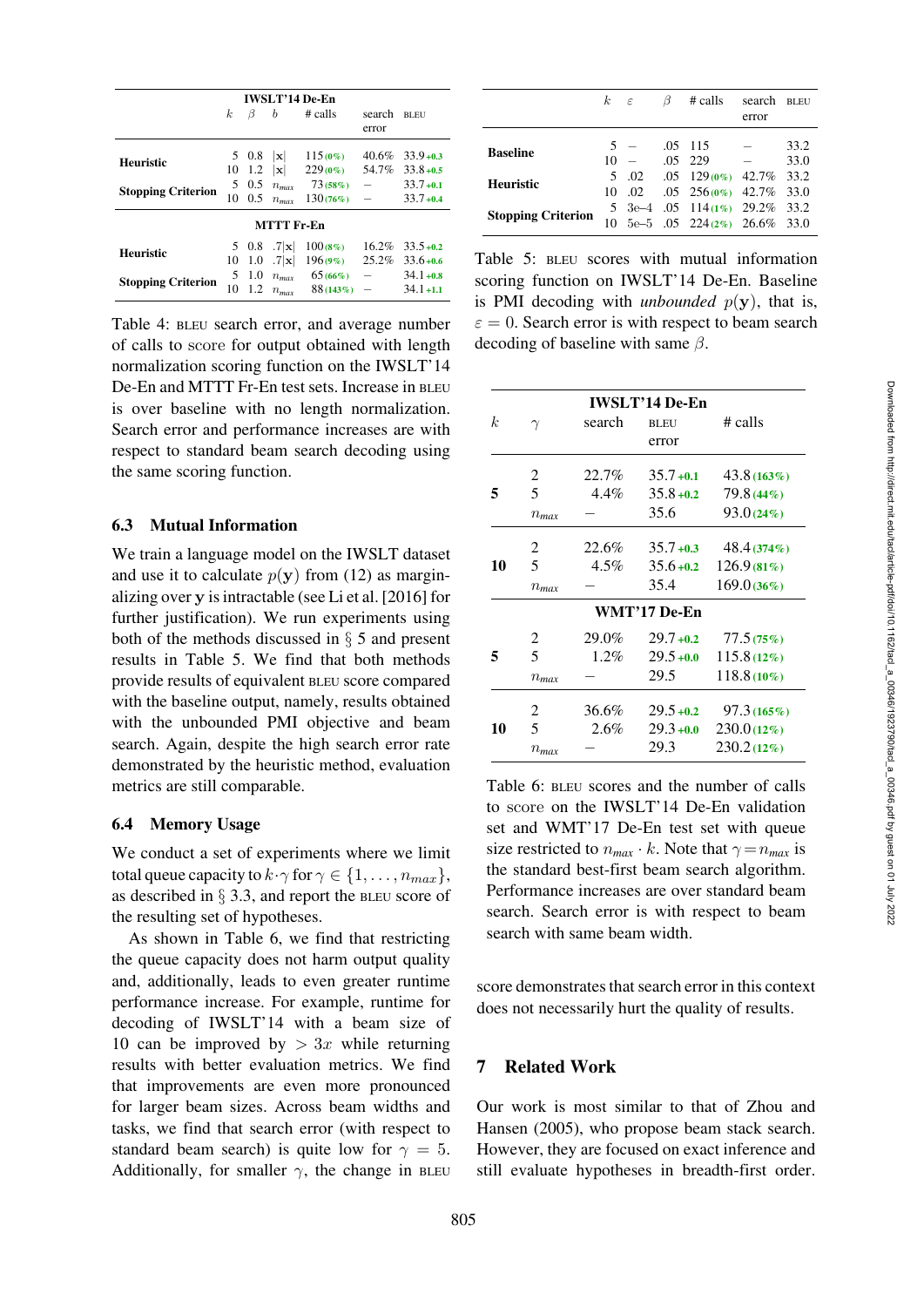Additionally, their algorithm requires  $\mathcal{O}(n_{max}k)$ memory; although best-first beam search has the same requirements, we introduce effective methods for reducing them, namely, memoryreduced best-first beam search.

Huang et al. [\(2017](#page-12-8)) propose and prove the optimality of an early-stopping criterion for beam search. The authors find in practice though that reduction in computation from their algorithm was generally not significant. We build on this work and introduce additional methods for avoiding unnecessary computation. Our method leads to better performance, as shown in [Table 2.](#page-9-0)

Klein and Manning  $(2003)$  use  $A^*$  for PCFG parsing; however, they use the un-pruned version for exact search, which is not applicable for NMT or AS as the memory requirements of the algorithm are far too large for these tasks. Subsequently, [Pauls and Klein](#page-13-13) [\(2009](#page-13-13)) provide a method for pruning this search algorithm, albeit using a threshold rather than explicitly limiting the state space. [Huang et al.](#page-12-13) [\(2012\)](#page-12-13) also adapt  $A^*$ for a k-best decoding algorithm. Although their methods differ notably from ours, they likewise use pruning techniques that allow for substantial speedups.

Stahlberg and Byrne [\(2019](#page-13-0)) create an exact inference algorithm for decoding and use it to analyze the output of neural NMT models. Whereas they likewise utilize the monotonicity of the scoring function to make their method tractable, they do not focus on speed or mimicking the results of standard beam search.

### 8 Conclusion

We propose best-first beam search, an algorithm that allows for faster decoding while still guaranteeing k-optimality. We provide results on several sequence-to-sequence transduction tasks that show the speed-ups that our algorithm provides over standard beam search for decoding neural models. We adapt several popular alternate scoring functions to best-first beam search and provide a framework that can be used to adapt other scoring methods such as coverage normalization [\(Wu et al.](#page-14-1), [2016\)](#page-14-1) or diverse beam search [\(Vijayakumar et al.](#page-14-3), [2016\)](#page-14-3). We also provide a memory-reduced version of our algorithm, which returns competitive results in a fraction of the time needed for standard beam search.

### **References**

- <span id="page-11-2"></span>M. D. Atkinson, J. R. Sack, N. Santoro, and T. Strothotte, 1986. Min-max heaps and generalized priority queues. *Communications of ACM*: 29(10). DOI: [https://doi.org/10.1145](https://doi.org/10.1145/6617.6621) [/6617.6621](https://doi.org/10.1145/6617.6621)
- <span id="page-11-7"></span>Dzmitry Bahdanau, Kyunghyun Cho, and Yoshua Bengio. 2015. Neural machine translation by jointly learning to align and translate. In *Proceedings of the International Conference on Learning Representations*.
- <span id="page-11-4"></span>Ondřej Bojar, Rajen Chatterjee, Christian Federmann, Yvette Graham, Barry Haddow, Shujian Huang, Matthias Huck, Philipp Koehn, Qun Liu, Varvara Logacheva, Christof Monz, Matteo Negri, Matt Post, Raphael Rubino, Lucia Specia, and Marco Turchi. 2017. Findings of the 2017 conference on machine translation. In *Proceedings of the Conference on Machine Translation, Volume 2: Shared Task Papers*, Copenhagen, Denmark. DOI: <https://doi.org/10.18653/v1/W17-4717>
- <span id="page-11-3"></span>Mauro Cettolo, Christian Girardi, and Marcello Federico. 2012. Wit<sup>3</sup>: Web inventory of transcribed and translated talks. In *Proceedings of the Conference of the European Association for Machine Translation*.
- <span id="page-11-1"></span>Edsger W. Dijkstra. 1959. A note on two problems in connexion with graphs. *Numerische Mathematik* 1(1). DOI: [https://doi.org/10.1007](https://doi.org/10.1007/BF01386390) [/BF01386390](https://doi.org/10.1007/BF01386390)
- <span id="page-11-5"></span>Kevin Duh. 2018. The multitarget TED talks task. [http://www.cs.jhu.edu/](http://www.cs.jhu.edu/~kevinduh/a/multitarget-tedtalks/)∼kevinduh [/a/multitarget-tedtalks/](http://www.cs.jhu.edu/~kevinduh/a/multitarget-tedtalks/)
- <span id="page-11-0"></span>Sergey Edunov, Myle Ott, Michael Auli, and David Grangier. 2018. Understanding backtranslation at scale. In *Proceedings of the 2018 Conference on Empirical Methods in Natural Language Processing*. Brussels, Belgium, Association for Computational Linguistics. DOI: [https://doi.org/10.18653/v1/D18](https://doi.org/10.18653/v1/D18-1045) [-1045](https://doi.org/10.18653/v1/D18-1045)
- <span id="page-11-6"></span>Jonas Gehring, Michael Auli, David Grangier, and Yann Dauphin. 2017. A convolutional encoder model for neural machine translation. In *Proceedings of the 55th Annual Meeting of the Association for Computational Linguistics*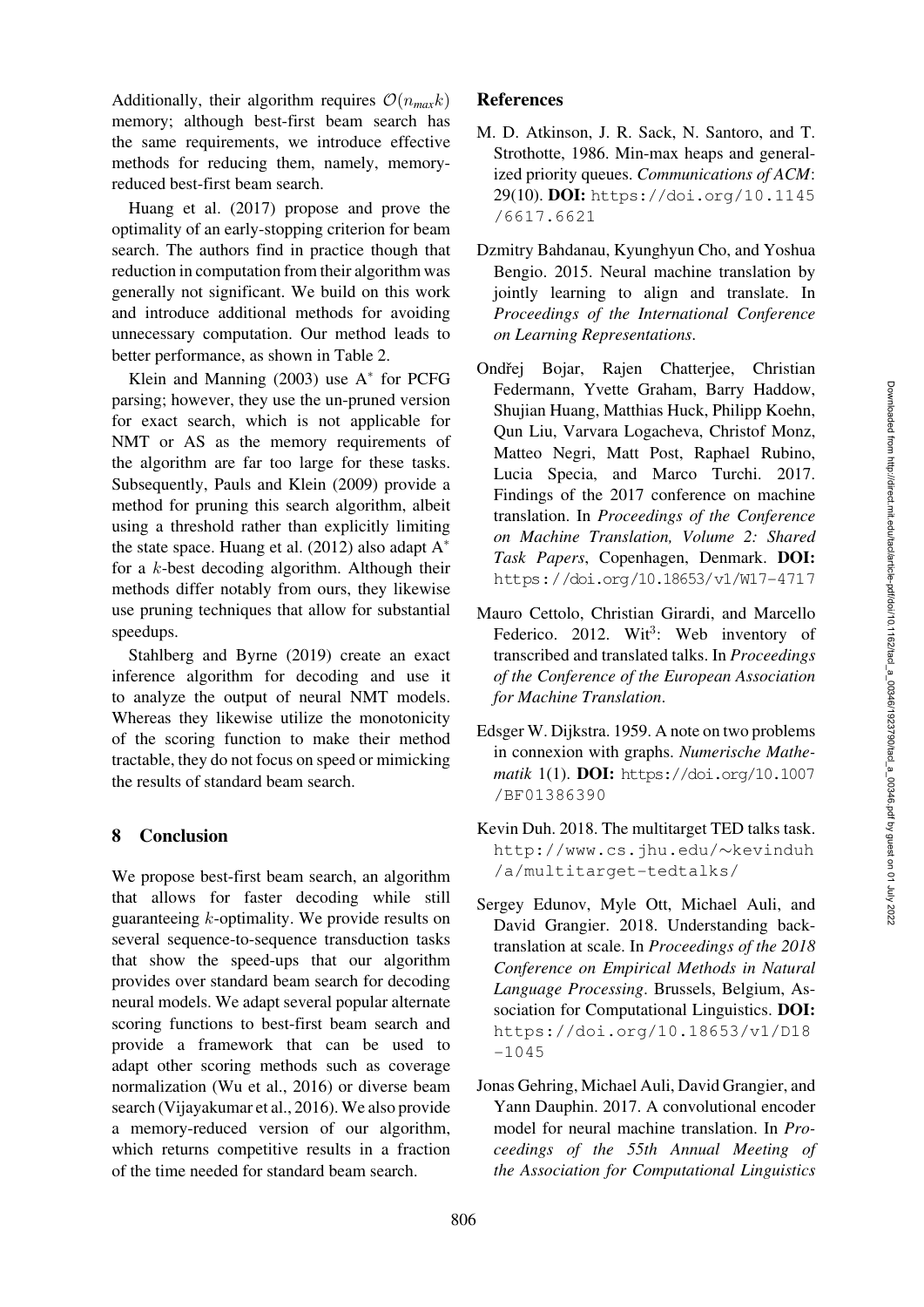*(Volume 1: Long Papers)*. Vancouver, Canada. Association for Computational Linguistics. DOI: [https://doi.org/10.18653/v1](https://doi.org/10.18653/v1/P17-1012) [/P17-1012](https://doi.org/10.18653/v1/P17-1012), PMID: [28964987,](https://europepmc.org/article/MED/28964987) PMCID: [PMC6754825](https://www.ncbi.nlm.nih.gov/pmc/articles/PMC6754825)

- <span id="page-12-1"></span>Peter E. Hart, Nils J. Nilsson, and Bertram Raphael. 1968. A formal basis for the heuristic determination of minimum cost paths. *IEEE Transactions on Systems Science and Cybernetics*, 4(2). DOI: [https://doi.org/10](https://doi.org/10.1109/TSSC.1968.300136) [.1109/TSSC.1968.300136](https://doi.org/10.1109/TSSC.1968.300136)
- <span id="page-12-2"></span>Wei He, Zhongjun He, Hua Wu, and Haifeng Wang. 2016. Improved neural machine translation with SMT features. In *Proceedings of the AAAI Conference on Artificial Intelligence*.
- <span id="page-12-9"></span>Karl Moritz Hermann, Tomas Kocisky, Edward Grefenstette, Lasse Espeholt, Will Kay, Mustafa Suleyman, and Phil Blunsom. 2015. Teaching machines to read and comprehend, *Advances in Neural Information Processing Systems*.
- <span id="page-12-8"></span>Liang Huang, Kai Zhao, and Mingbo Ma. 2017. When to finish? Optimal beam search for neural text generation (modulo beam size). In *Proceedings of the 2017 Conference on Empirical Methods in Natural Language Processing*, Copenhagen, Denmark. Association for Computational Linguistics. DOI: [https://doi](https://doi.org/10.18653/v1/D17-1227) [.org/10.18653/v1/D17-1227](https://doi.org/10.18653/v1/D17-1227), PMID: [28564569](https://europepmc.org/article/MED/24384152)
- <span id="page-12-13"></span>Zhiheng Huang, Yi Chang, Bo Long, Jean-Francois Crespo, Anlei Dong, Sathiya Keerthi, and Su-Lin Wu. 2012. Iterative Viterbi A\* algorithm for k-best sequential decoding. In *Proceedings of the 50th Annual Meeting of the Association for Computational Linguistics (Volume 1: Long Papers)*, Jeju Island, Korea. Association for Computational Linguistics.
- <span id="page-12-12"></span>Dan Klein and Christopher D. Manning. 2003. A\* parsing: Fast exact Viterbi parse selection. In *Proceedings of the 2003 Human Language Technology Conference of the North American Chapter of the Association for Computational Linguistics*. DOI: [https://doi.org](https://doi.org/10.3115/1073445.1073461) [/10.3115/1073445.1073461](https://doi.org/10.3115/1073445.1073461)
- <span id="page-12-7"></span>Guillaume Klein, Yoon Kim, Yuntian Deng, Jean Senellart, and Alexander Rush. 2017.

OpenNMT: Open-source toolkit for neural machine translation. In *Proceedings of ACL 2017, System Demonstrations*, Vancouver, Canada. Association for Computational Linguistics. DOI: [https://doi.org/10.18653](https://doi.org/10.18653/v1/P17-4012) [/v1/P17-4012](https://doi.org/10.18653/v1/P17-4012)

- <span id="page-12-6"></span>Philipp Koehn and Rebecca Knowles. 2017. Six challenges for neural machine translation. In *Proceedings of the First Workshop on Neural Machine Translation*, Vancouver. Association for Computational Linguistics. DOI: [https://](https://doi.org/10.18653/v1/W17-3204) [/10.18653/v1/W17-3204](https://doi.org/10.18653/v1/W17-3204)
- <span id="page-12-5"></span>John D. Lafferty, Andrew McCallum, and Fernando C. N. Pereira. 2001. Conditional random fields: Probabilistic models for segmenting and labeling sequence data. In *Proceedings of the International Conference on Machine Learning*, ICML '01, San Francisco, CA, USA.
- <span id="page-12-10"></span>Mike Lewis, Yinhan Liu, Naman Goyal, Marjan Ghazvininejad, Abdelrahman Mohamed, Omer Levy, Veselin Stoyanov, and Luke Zettlemoyer. 2019. BART: Denoising sequence-to-sequence pre-training for natural language generation, translation, and comprehension. In *arXiv:1910. 13461*. DOI: [https://doi.org/10.18653](https://doi.org/10.18653/v1/2020.acl-main.703) [/v1/2020.acl-main.703](https://doi.org/10.18653/v1/2020.acl-main.703)
- <span id="page-12-3"></span>Jiwei Li, Michel Galley, Chris Brockett, Jianfeng Gao, and Bill Dolan. 2016. A diversitypromoting objective function for neural conversation models. In *Proceedings of the 2016 Conference of the North American Chapter of the Association for Computational Linguistics: Human Language Technologies*, San Diego, California. Association for Computational Linguistics.
- <span id="page-12-11"></span>Chin-Yew Lin. 2004. ROUGE: A package for automatic evaluation of summaries. In *Text Summarization Branches Out*, Barcelona, Spain. Association for Computational Linguistics.
- <span id="page-12-4"></span>Andrew McCallum, Dayne Freitag, and Fernando C. N. Pereira. 2000. Maximum entropy Markov models for information extraction and segmentation. In *Proceedings of the International Conference on Machine Learning*, ICML 00. San Francisco, CA, USA.
- <span id="page-12-0"></span>Kenton Murray and David Chiang. 2018. Correcting length bias in neural machine translation.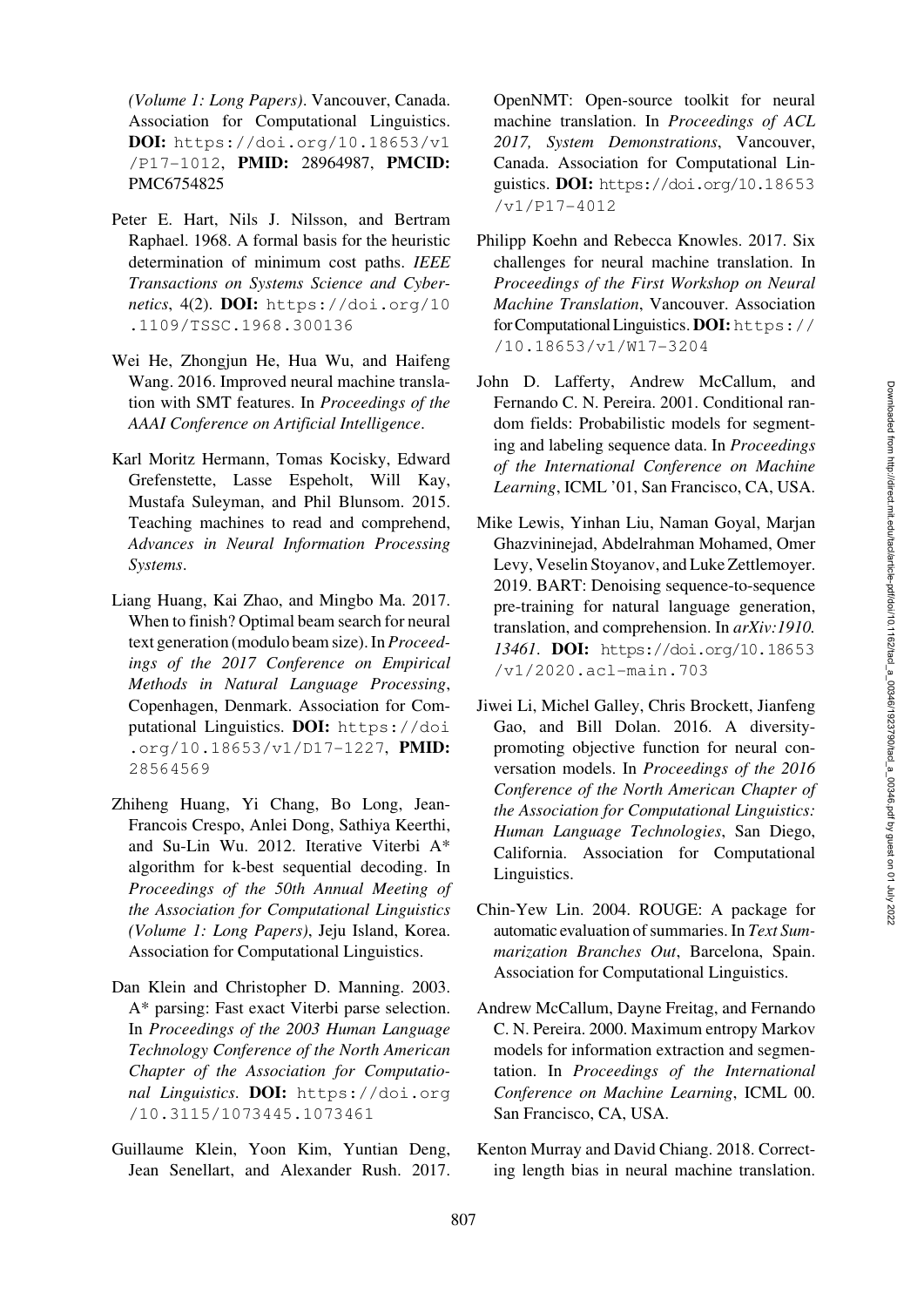In *Proceedings of the Third Conference on Machine Translation: Research Papers*, Belgium, Brussels. Association for Computational Linguistics. DOI: [https://doi.org/10.18653](https://doi.org/10.18653/v1/W18-6322) [/v1/W18-6322](https://doi.org/10.18653/v1/W18-6322)

- <span id="page-13-2"></span>Joakim Nivre, Igor M. Boguslavsky, and Leonid L. Iomdin. 2008. Parsing the SynTagRus treebank of Russian. In *Proceedings of the 22nd International Conference on Computational Linguistics (Coling 2008)*, Manchester, UK. Coling 2008 Organizing Committee. DOI: [https://](https://doi.org/10.3115/1599081.1599162) [doi.org/10.3115/1599081.1599162](https://doi.org/10.3115/1599081.1599162)
- <span id="page-13-8"></span>Myle Ott, Sergey Edunov, Alexei Baevski, Angela Fan, Sam Gross, Nathan Ng, David Grangier, and Michael Auli. 2019. fairseq: A fast, extensible toolkit for sequence modeling. In *Proceedings of NAACL-HLT: Demonstrations*. DOI: [https://doi.org/10.18653/v1](https://doi.org/10.18653/v1/N19-4009) [/N19-4009](https://doi.org/10.18653/v1/N19-4009)
- <span id="page-13-11"></span>Kishore Papineni, Salim Roukos, Todd Ward, and Wei-Jing Zhu. 2002. BLEU: A method for automatic evaluation of machine translation. In *Proceedings of the Annual Meeting on Association for Computational Linguistics*. DOI: [https://doi.org/10.3115/1073083](https://doi.org/10.3115/1073083.1073135) [.1073135](https://doi.org/10.3115/1073083.1073135)
- <span id="page-13-13"></span>Adam Pauls and Dan Klein. 2009. Hierarchical search for parsing. In *Proceedings of Human Language Technologies: The 2009 Annual Conference of the North American Chapter of the Association for Computational Linguistics*, Boulder, Colorado. Association for Computational Linguistics. DOI: [https://doi.org](https://doi.org/10.3115/1620754.1620835) [/10.3115/1620754.1620835](https://doi.org/10.3115/1620754.1620835)
- <span id="page-13-12"></span>Matt Post. 2018. A call for clarity in reporting BLEU scores. In *Proceedings of the Conference on Machine Translation: Research Papers*. DOI:[https://doi.org/10.18653](https://doi.org/10.18653/v1/W18-6319) [/v1/W18-6319](https://doi.org/10.18653/v1/W18-6319)
- <span id="page-13-10"></span>Rico Sennrich, Barry Haddow, and Alexandra Birch.2016. Neural machine translation of rare words with subword units. In *Proceedings of the Annual Meeting of the Association for Computational Linguistics*. DOI: [https://doi](https://doi.org/10.18653/v1/P16-1162) [.org/10.18653/v1/P16-1162](https://doi.org/10.18653/v1/P16-1162)
- <span id="page-13-5"></span>Iulian Serban, Tim Klinger, Gerald Tesauro, Kartik Talamadupula, Bowen Zhou, Yoshua

Bengio, and Aaron Courville. 2017. Multiresolution recurrent neural networks: An application to dialogue response generation.

- <span id="page-13-6"></span>Shiqi Shen, Yong Cheng, Zhongjun He, Wei He, Hua Wu, Maosong Sun, and Yang Liu. 2016. Minimum risk training for neural machine translation. In *Proceedings of the 54th Annual Meeting of the Association for Computational Linguistics (Volume 1: Long Papers)*, Berlin, Germany. Association for Computational Linguistics. DOI: [https://doi.org/10.18v653](https://doi.org/10.18653/v1/P16-1159) [/v1/P16-1159](https://doi.org/10.18653/v1/P16-1159), PMID: [27069146](https://europepmc.org/article/MED/27069146)
- <span id="page-13-1"></span>Raphael Shu and Hideki Nakayama. 2018. Improving beam search by removing monotonic constraint for neural machine translation. In *Proceedings of the 56th Annual Meeting of the Association for Computational Linguistics (Volume 2: Short Papers)*, Melbourne, Australia. Association for Computational Linguistics.
- <span id="page-13-0"></span>Felix Stahlberg and Bill Byrne. 2019. On NMT search errors and model errors: Cat got your tongue? In *Proceedings of the Conference on Empirical Methods in Natural Language Processing and the 9th International Joint Conference on Natural Language Processing (EMNLP-IJCNLP)*. Hong Kong, China. DOI: [https://doi.org/10.18653/v1/D19](https://doi.org/10.18653/v1/D19-1331) [-1331](https://doi.org/10.18653/v1/D19-1331)
- <span id="page-13-4"></span>Ilya Sutskever, Oriol Vinyals, and Quoc V. Le. 2014, Sequence to sequence learning with neural networks. In *Advances in Neural Information Processing Systems*.
- <span id="page-13-3"></span>Ben Taskar, Carlos Guestrin, and Daphne Koller. 2004. Max-margin markov networks. In *Advances in Neural Information Processing Systems*.
- <span id="page-13-9"></span>Ashish Vaswani, Samy Bengio, Eugene Brevdo, Francois Chollet, Aidan N. Gomez, Stephan Gouws, Llion Jones, Łukasz Kaiser, Nal Kalchbrenner, Niki Parmar, Ryan Sepassi, Noam Shazeer, and Jakob Uszkoreit. 2018. Tensor2tensor for neural machine translation. *CoRR*.
- <span id="page-13-7"></span>Ashish Vaswani, Noam Shazeer, Niki Parmar, Jakob Uszkoreit, Llion Jones, Aidan N. Gomez, Łukasz Kaiser, and Illia Polosukhin. 2017.